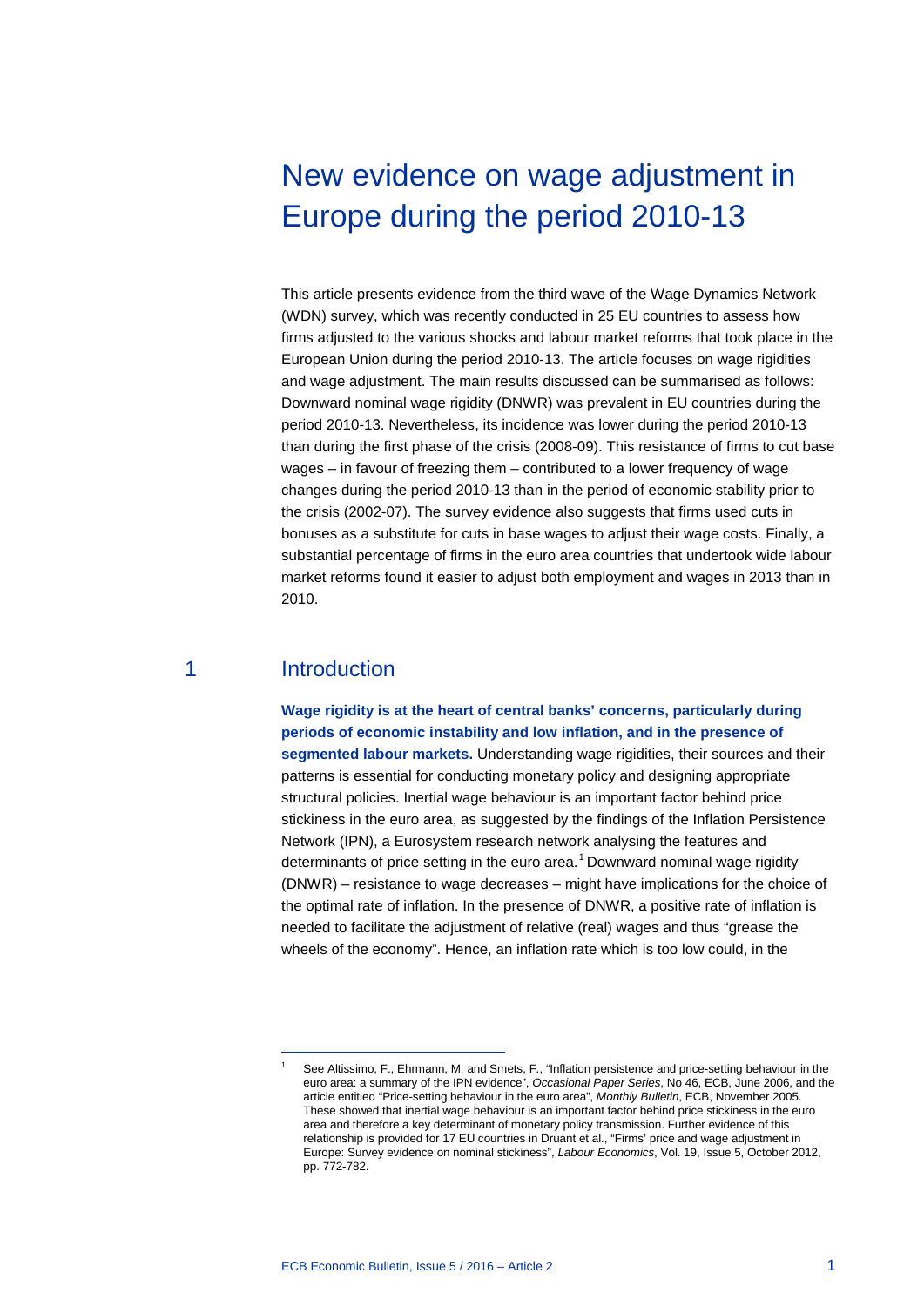presence of DNWR, lead to long-term unemployment. Such considerations have generated a long-standing debate in macroeconomics which goes back to Tobin.<sup>[2](#page-1-0)</sup>

The wage adjustment mechanism used by firms also plays a crucial role in the transmission of economic shocks. In fact, during the recent economic and financial crisis, the degree of wage flexibility determined, among other factors, the speed, nature and cost of adjustment in the presence of economic shocks. $3$  In addition, identifying the sources of wage rigidities is essential to designing appropriate structural policies that facilitate adjustment to shocks.<sup>[4](#page-1-2)</sup> More generally, wage flexibility is essential for the proper functioning of a multi-country monetary union with segmented labour markets, such as the euro area, where there is significant cross-country heterogeneity in labour market features and performance.<sup>[5](#page-1-3)</sup> Indeed, with cross-country differences in the ability of firms to adjust wages in response to shocks, a country exhibiting stronger rigidity will suffer from a loss of competitiveness relative to countries that have more flexible labour markets.

# **In this context, the ESCB has developed an ad hoc survey on wage and pricesetting behaviour at the firm level: the Wage Dynamics Network (WDN) survey.**

The WDN survey collects information that enables researchers to examine the effect on wages, employment and price adjustments of firms' characteristics, the economic environment and the institutional features of the labour markets where the firms operate. The third wave of the WDN survey (WDN3) was recently conducted and covers the period 2010-13. An important value added of the WDN3 survey is that it also collected information that can be used to evaluate the incidence of the various shocks and the relevance of recent labour market reforms that are deemed to affect labour market adjustments.

**This article provides evidence on the features and sources of nominal wage rigidities across EU countries over the period 2010-13, drawing from WDN3 survey data.** The article is structured as follows: Section 2 describes the main features of the WDN survey. Section 3 briefly discusses certain features that underlie the cross-country heterogeneity in wage rigidities and, more generally, in labour market performance in Europe during the period 2010-13. Section 4 presents stylised facts on nominal wage rigidities, covering wage stickiness and the frequency of base wage changes (4.1), downward nominal wage rigidity (4.2) and the use of

<span id="page-1-0"></span><sup>2</sup> Tobin, J., "Inflation and unemployment", *American Economic Review*, Vol. 62, Issue 1, February 1972, pp. 1-18. Tobin's argument has been formalised in Akerlof, G., Dickens, W. and Perry G., "The Macroeconomics of Low Inflation", *Brookings Papers on Economic Activity*, Vol. 27, Issue 1, 1996, pp. 1-76. Fagan and Messina found that the optimal steady-state rate of inflation varies between 0% and 2% for Belgium, Germany, Portugal and Finland while for the US it varies between 2% and 5%. See Fagan, G. and Messina, J., "Downward wage rigidity and optimal steady-state inflation", *Working Paper Series*, No 1048, ECB, April 2009.

<span id="page-1-1"></span>Fabiani et al. showed that, during the first phase of the crisis (2008-09), the inability of firms to cut wages might have prevented the optimal adjustment of firms' labour costs and forced them to adjust employment rather than wages, thus contributing to job destruction. See Fabiani et al., "European firm adjustment during times of economic crisis", *IZA Journal of Labor Policy*, Vol. 4, Article 24, December 2015.

<span id="page-1-2"></span>See also the box entitled "Downward wage rigidity and the role of structural reforms in the euro area", *Economic Bulletin*, Issue 8, ECB, 2015.

<span id="page-1-3"></span>More generally, there is large heterogeneity across EU national labour markets.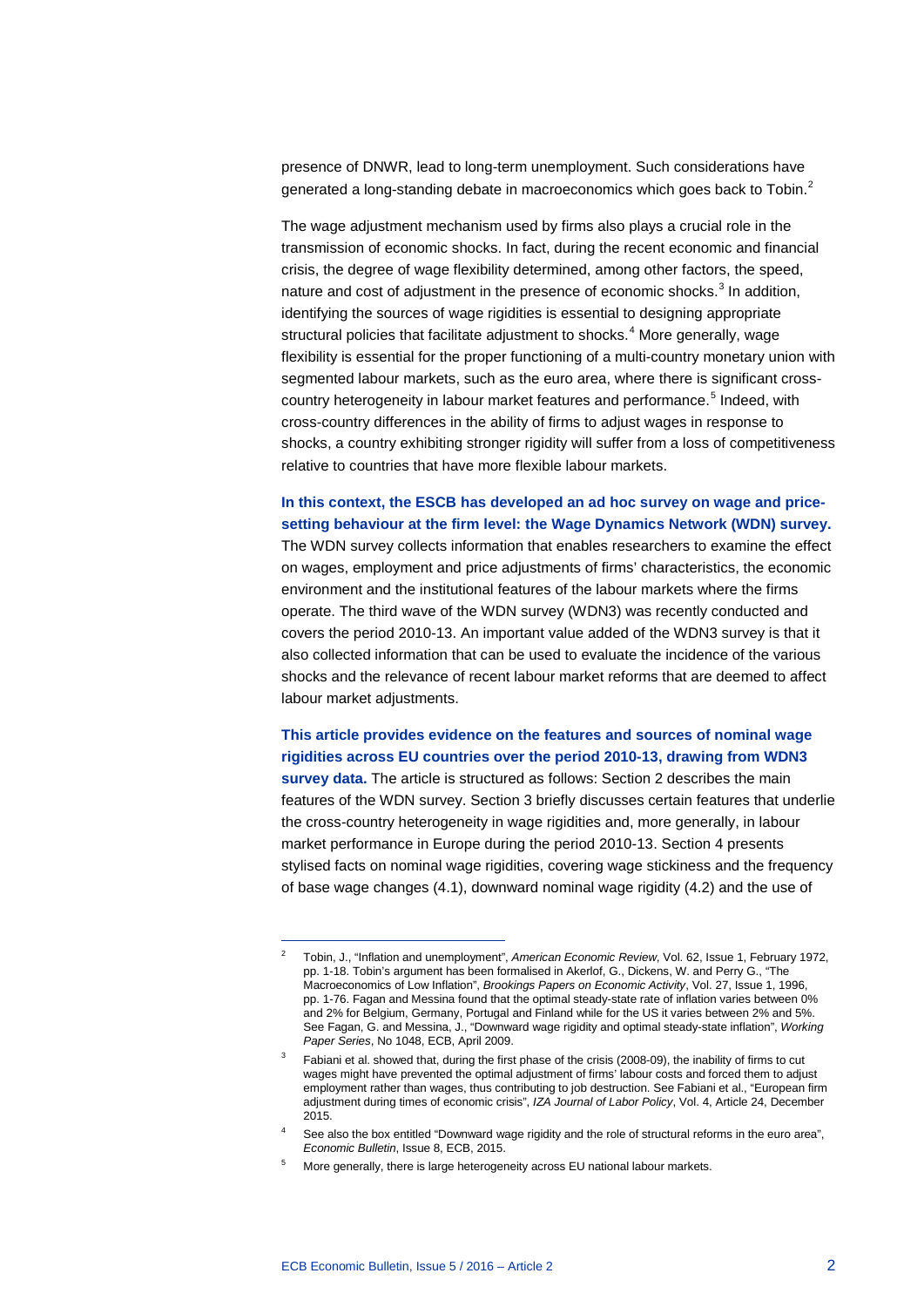bonuses and benefits as labour cost adjustment margins in addition to changes in base wages (4.3). Section 5 concludes.

# 2 The WDN survey: sample and data

**The WDN survey offers a unique dataset to explore wage dynamics, accounting for institutional features, firm-specific features and the economic environment in which the firms were operating.** It was launched by the Wage Dynamics Network, an ESCB research network focusing on identifying the sources and features of wage and labour cost dynamics that are most relevant for monetary policy.[6](#page-2-0) The first wave of the WDN survey (WDN1) was carried out by 17 national central banks (NCBs) between the end of 2007 and the first half of 2008. It collected information from a period of economic stability and relatively stable growth, namely 2002-07. During summer 2009, ten NCBs conducted a more focused follow-up survey, specifically with the aim of understanding firms' reactions to the initial stage of the crisis (2008-09). This was the second wave of the WDN survey (WDN2).<sup>[7](#page-2-1)</sup>

**The third wave of the WDN survey (WDN3) was conducted by 25 ESCB NCBs between the end of 2014 and the first half of 2015.** The aim of the WDN3 survey was to assess recent labour market adjustments and firms' reactions to the various shocks and labour market reforms that took place during the second phase of the crisis (2010-13). This wave collected information from over 25,000 firms from the following sectors: manufacturing, energy, construction, trade and transportation, market services, financial intermediation and, for some countries, non-market services.<sup>[8](#page-2-2)</sup> By design, the sample is relatively balanced across firm size categories within each country and across the sectors considered. Its distribution closely follows the distribution of private employment in each country. However, the sample size varies across countries both in absolute terms and relative to the number of firms in each country. Thus, individual weights have been calculated for each firm to make the sample representative of the overall number of firms in each country and to account for the number of workers that the firm represents in a given country.

**The WDN surveys are ad hoc surveys at the firm level that respond to specific information demands.** This feature has resulted in different questionnaires across waves. Coverage in terms of countries also varies across waves, as does the sample of firms in each country. Thus the WDN surveys are not, strictly speaking, different waves of a panel, but have led to cross-country datasets with ample geographical and sectoral coverage. The main advantage of conducting an ad hoc survey at the firm level is its flexibility. Firms can be asked directly about the features of their wage and price setting, their reactions to shocks or their perceptions of the effectiveness and impact of reforms – information that would otherwise be difficult to

<span id="page-2-1"></span><span id="page-2-0"></span>The WDN, as such, was in operation from July 2006 until December 2009.

<sup>7</sup> Fully harmonised WDN1 survey data is available for Belgium, the Czech Republic, Estonia, Ireland, Greece, Spain, France, Italy, Lithuania, Hungary, the Netherlands, Austria, Poland, Portugal and Slovenia. The WDN2 survey was conducted in the following countries: Belgium, the Czech Republic, Estonia, Spain, France, Italy, Luxembourg, the Netherlands, Austria and Poland.

<span id="page-2-2"></span>For the list of countries covered, see Table 1.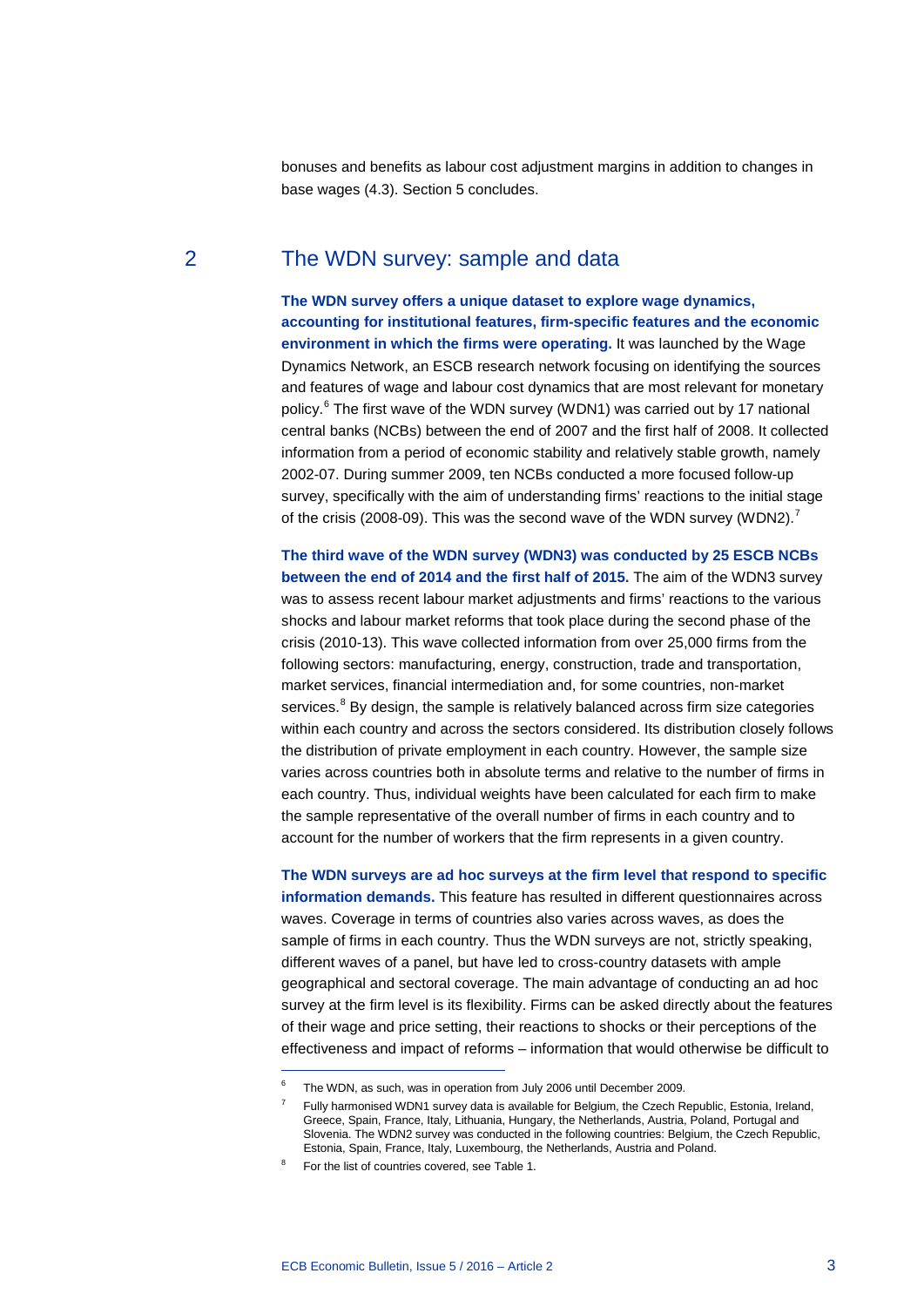collect. Where wages are concerned, surveys addressed to firms typically provide more accurate information than those addressed to households. Nevertheless, several shortcomings inherent in ad hoc surveys should be borne in mind, such as low response rates and potential misinterpretations of the questions. Moreover, responses may be influenced by the specific macroeconomic environment prevailing at the time of the survey.

# 3 Cross-country heterogeneity in the incidence of the crisis during the period 2010-13

The WDN3 survey provides firm-level information on several aspects that can be used to account for cross-country heterogeneity in European labour markets and wage rigidities.

## 3.1 The incidence of shocks

**The diverse nature and intensity of the shocks that hit European labour markets may have contributed to the cross-country heterogeneity of their performance.** The WDN3 survey provides detailed information on a variety of shocks that hit European firms during the period 2010-13. $^9$  $^9$  Chart 1 provides a brief overview of the incidence of shocks across countries; it displays the percentage of firms that reported a decrease (or strong decrease) in total demand and access to credit. On average, 36% of EU firms reported a fall in demand; in the euro area 42% of firms experienced a fall in demand, while only 23% did so among non-euro area firms. At the country level, 71% of firms in Greece and 59% in Cyprus reported facing a demand shock, in contrast to Estonia and the UK, where less than 18% of firms reported this kind of shock. Heterogeneity similarly emerges when focusing on credit shocks. While 66% of firms in Greece, 48% in Cyprus, 45% in Slovenia and about 39% in Spain report more restricted access to credit, this is the case for only around 5% of firms in Estonia and Malta, and 11% in Latvia. Interestingly, the volatility of demand, rather than the level, appears to be a concern among the Baltic States, which, during the period 2010-13, were recovering from a large deterioration in the labour market. $10$ 

<span id="page-3-0"></span>When reporting the shocks, firms were asked to distinguish between domestic and external in the case of demand shocks, and between different financing methods (for financing new investment projects, refinancing, etc.) in the case of financial shocks. In addition, they were asked to provide information on the volatility of demand, customers' ability to pay and the availability of supplies.

<span id="page-3-1"></span><sup>&</sup>lt;sup>10</sup> Not reported in Chart 1.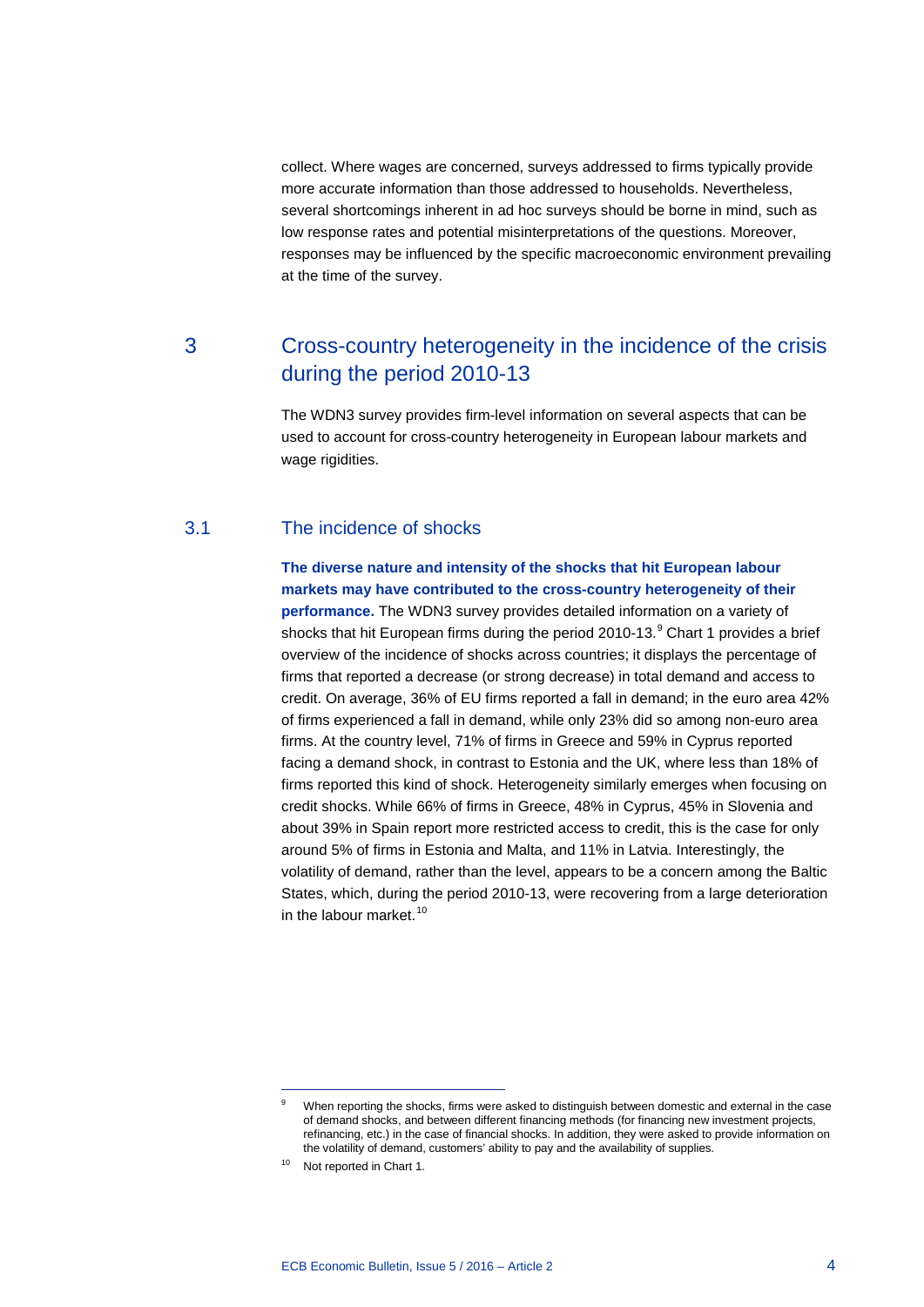#### **Chart 1**



Percentage of firms suffering from a demand and access-to-finance shock during the period 2010-13

Source: ECB calculations on the basis of the WDN3 survey.

Notes: Firms with fewer than five employees are excluded from the calculations. Figures are weighted to reflect overall employment and rescaled to exclude non-response. Figures for Ireland are unweighted. Totals are calculated across countries that have weights. Demand and access-to-finance shocks are defined as the percentage of firms experiencing a moderate or strong decrease in demand and access to finance respectively.

# 3.2 Collective wage bargaining in Europe

### **Wage bargaining institutions are likely to play an important role as regards wage dynamics and, more generally, the operation of the labour market.**

Theoretical literature assigns an important role in wage adjustment and wage rigidity to wage bargaining institutions, and an extensive body of empirical literature attempts to quantify this role. Such quantification, however, remains difficult and comparable information at the international level is limited. The WDN1 and WDN3 surveys provide information on the centralisation and coverage of collective wage agreements. Regarding centralisation, the surveys asked firms whether they apply a collective wage agreement negotiated and signed outside the firm and/or at the firm level.<sup>[11](#page-4-0)</sup> The latter type of agreement is usually regarded as more flexible than the former, as it gives firms greater scope to react to economic circumstances specific to the firm.

<span id="page-4-0"></span> $11$  It is often the case that agreements at both levels coexist in the firm.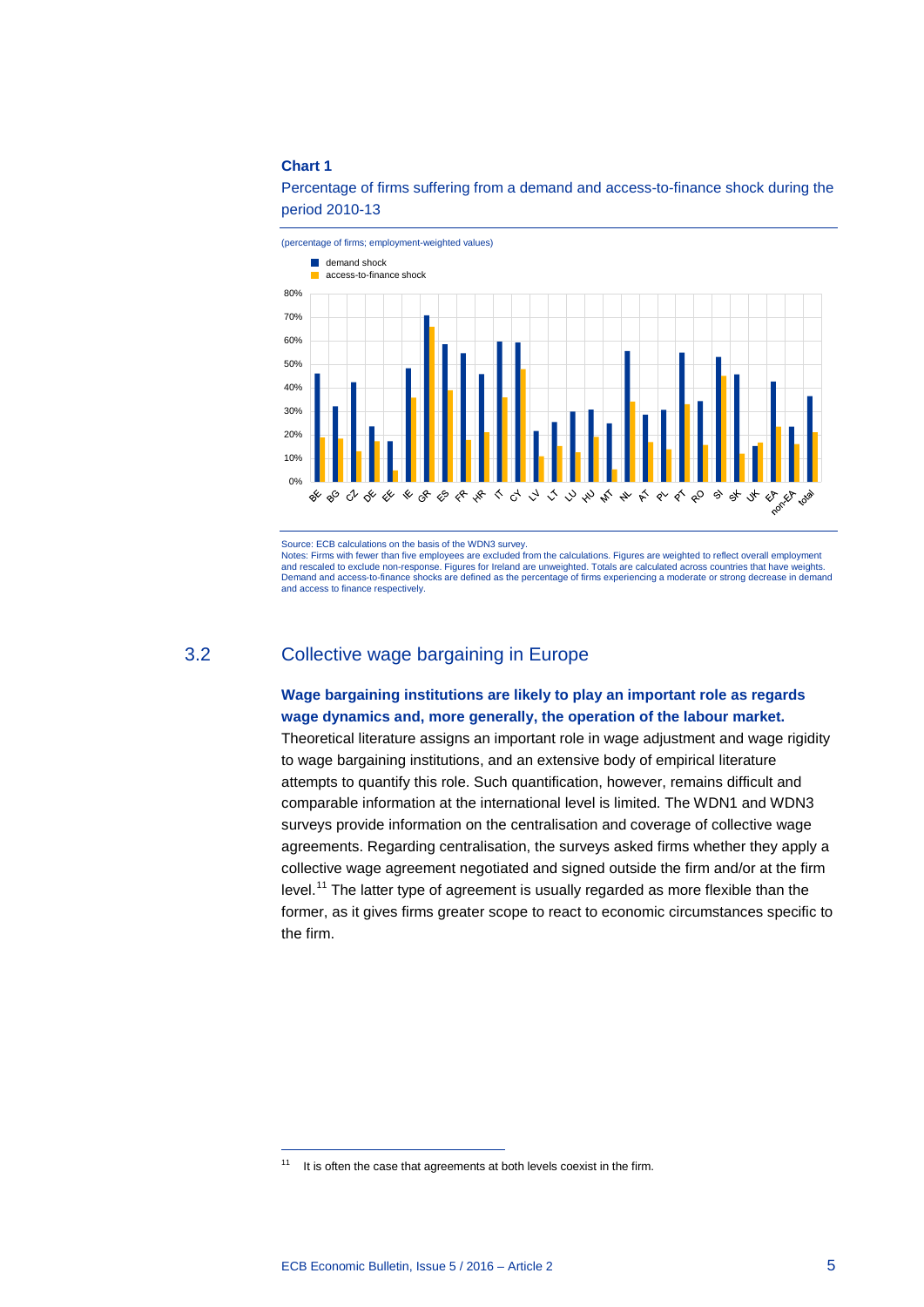#### **Table 1**

Collective bargaining – level and coverage: country overview in 2013

|                        | % of firms with a collective bargaining agreement | % of workers covered by    |                          |                               |
|------------------------|---------------------------------------------------|----------------------------|--------------------------|-------------------------------|
|                        | <b>Firm level</b>                                 | <b>Outside the</b><br>firm | Firm level or<br>outside | a collective pay<br>agreement |
| Belgium                | 30.8                                              | 63.0                       | 72.0                     | 94.4                          |
| Bulgaria               | 21.8                                              | 7.0                        | 24.3                     | 17.8                          |
| Czech Republic         | 30.6                                              | 10.0                       | 39.0                     | 33.2                          |
| Germany                | 16.1                                              | 47.2                       | 56.9                     | 48.3                          |
| Estonia                | 10.1                                              | 2.0                        | 11.3                     | 8.2                           |
| Ireland                | 8.1                                               | 7.7                        | 14.5                     | 6.9                           |
| Greece                 | 26.2                                              | 42.8                       | 60.1                     | 71.4                          |
| Spain                  | 31.0                                              | 77.3                       | 95.2                     | 96.3                          |
| France                 | 28.9                                              | 82.9                       | 88.8                     | 94.4                          |
| Croatia                | 35.4                                              | 23.3                       | 45.2                     | 47.1                          |
| Italy                  | 60.4                                              | 89                         | 99.5                     | 99.0                          |
| Cyprus                 | 31.7                                              | 41.7                       | 56.4                     | 39.6                          |
| Latvia                 | 16.7                                              | 2.3                        | 18.9                     | 18.3                          |
| Lithuania              | 17.4                                              | 1.9                        | 18.2                     | 16.0                          |
| Luxembourg             | 25.1                                              | 33.4                       | 54.9                     | 54.0                          |
| Hungary                | 20.2                                              | 6.7                        | 23.2                     | 20.3                          |
| Malta                  | 31.0                                              | 0.5                        | 31.0                     | 23.8                          |
| Netherlands            | 61.1                                              | 49.3                       | 82.9                     | 89.4                          |
| Austria                | 27.4                                              | 88.0                       | 98.8                     | 80.4                          |
| Poland                 | 17.9                                              | 1.0                        | 20.9                     | 20.9                          |
| Portugal               | 13.0                                              | 62.2                       | 66.3                     | 62.5                          |
| Romania                | 69.4                                              | 7.7                        | 73.0                     | 71.6                          |
| Slovenia               | 57.9                                              | 75.9                       | 86.9                     | 79.4                          |
| Slovakia               | 35.1                                              | 14.8                       | 38.4                     | 35.7                          |
| United Kingdom         | 17.4                                              | 7.2                        | 32.7                     | 21.3                          |
| Euro area              | 28.9                                              | 64.3                       | 75.0                     | 73.4                          |
| Non-euro area          | 23.1                                              | 6.5                        | 34.2                     | 28.2                          |
| Total                  | 26.8                                              | 50.3                       | 63.9                     | 60.9                          |
| Total (WDN1 countries) | 31.9                                              | 64.2                       | 76.0                     | 77.1                          |

Source: ECB calculations on the basis of the WDN3 survey.

-

Notes: Firms with fewer than five employees are excluded from the calculations. Figures are weighted to reflect overall employment and rescaled to exclude non-response. Figures for Ireland are unweighted. Totals are calculated across countries that have weights.

**The percentage of firms that apply some kind of collective wage agreement in 2013 is very high in the euro area countries surveyed, but lower than in 2007.** On average, around 75% of firms applied a collective wage agreement in the euro area in 2013, while in 2007 this figure was 95%. By contrast, in the non-euro area countries surveyed, only around 34% of firms applied a collective wage agreement in 2013, as opposed to 28% in 2007. It is noteworthy that in the Baltic States only a very small percentage of firms applied collective agreements (11-18% in 2013).<sup>[12](#page-5-0)</sup>

<span id="page-5-0"></span><sup>&</sup>lt;sup>12</sup> In Ireland, the partnership agreements which set out the framework for collective bargaining over pay in both the public and private sectors were abandoned in 2010 and most firms have been operating without a formal agreement on pay since. Nevertheless, is likely that they operate under informal agreements.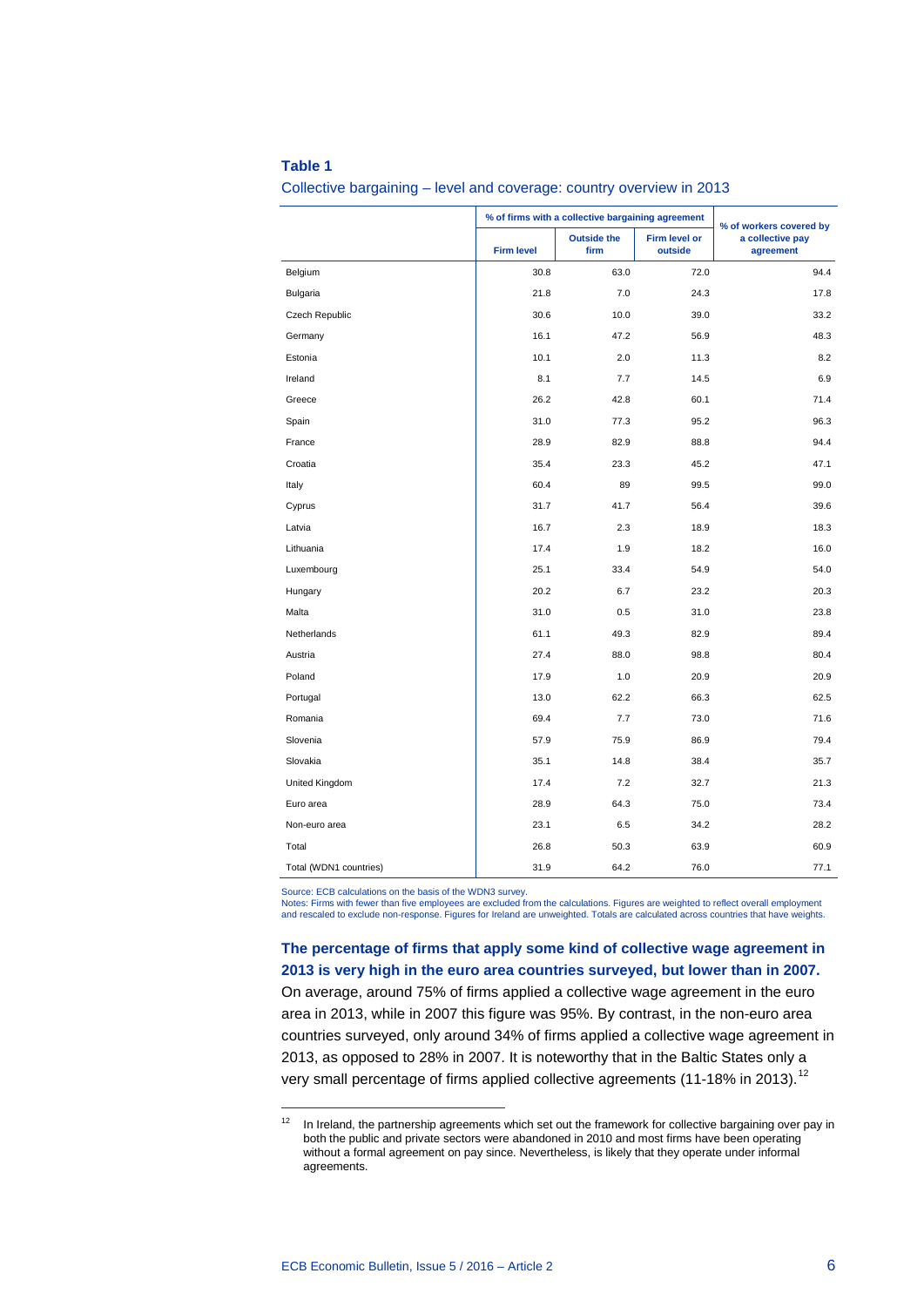Differences between euro area and non-euro area countries are also apparent when looking separately at collective agreements signed at the firm level and those signed outside the firm. In the euro area, collective bargaining was still mostly signed outside the firm at the sector level (this applies to 64.3% of firms, accounting for the largest proportion of workers) – with the exception of the Baltic States, where wage bargaining was predominantly organised at the firm level. The latter is also the case for the non-euro area countries (see Table 1). $^{13}$  $^{13}$  $^{13}$  However, a trend towards more decentralised bargaining has been observed in Spain, Italy, the Netherlands and Slovenia.

**The percentage of workers covered by any kind of collective agreement fell during the crisis period in most euro area countries.** [14](#page-6-1) Nevertheless, the evidence collected by the WDN3 survey confirms that a large proportion of workers are still covered by some kind of collective wage agreement. The coverage rate before the crisis was high – 68% on average and over 80% in the euro area – while in 2013 the average coverage was 60% across all sampled firms and 73% across euro area firms.

# 3.3 Labour market reforms during the period 2010-13

**The crisis led some governments to engage in a number of labour market reforms and policies designed to facilitate labour market adjustment and foster competitiveness.** This is another factor that may have influenced the reaction of firms to shocks and contributed to the observed cross-country labour market heterogeneity.<sup>[15](#page-6-2)</sup> In the WDN3 survey, firms were asked whether adjusting employment (via a number of channels) and adjusting wages (of both incumbents and new hires) had become easier or more difficult than in 2010.<sup>[16](#page-6-3)</sup> Chart 2 shows the percentage of firms in each country that found it easier to adjust employment in 2013 than in 2010 (it reports the average across the different channels), while Chart 3 displays the percentage of firms that found it easier to adjust wages in 2013 than in 2010. These charts show that it is precisely in the countries where the largest and most wide-ranging labour market reforms took place (mostly the "stressed" countries) that substantial percentages of firms found it easier to adjust labour costs in 2013 than in 2010.

<span id="page-6-0"></span><sup>13</sup> See also Visser, J., *Database on Institutional Characteristics of Trade Unions, Wage Setting, State Intervention and Social Pacts, 1960-2014 (ICTWSS)*, Version 5.0, Amsterdam Institute for Advanced Labour Studies, Amsterdam, October 2015, and the box entitled "Downward wage rigidity and the role of structural reforms in the euro area", *Economic Bulletin*, Issue 8, ECB, 2015.

<span id="page-6-1"></span><sup>14</sup> Comparing the evidence collected by the WDN1 survey with that of the WDN3 survey, coverage fell in every euro area country except France and, to a lesser extent, Italy.

<span id="page-6-2"></span><sup>&</sup>lt;sup>15</sup> For a discussion on the structural reforms in the euro area, see the article entitled "Progress with structural reforms across the euro area and their possible impacts", *Economic Bulletin*, Issue 2, ECB, 2015.

<span id="page-6-3"></span><sup>&</sup>lt;sup>16</sup> Box 1 in this article offers a detailed analysis of this information for stressed countries.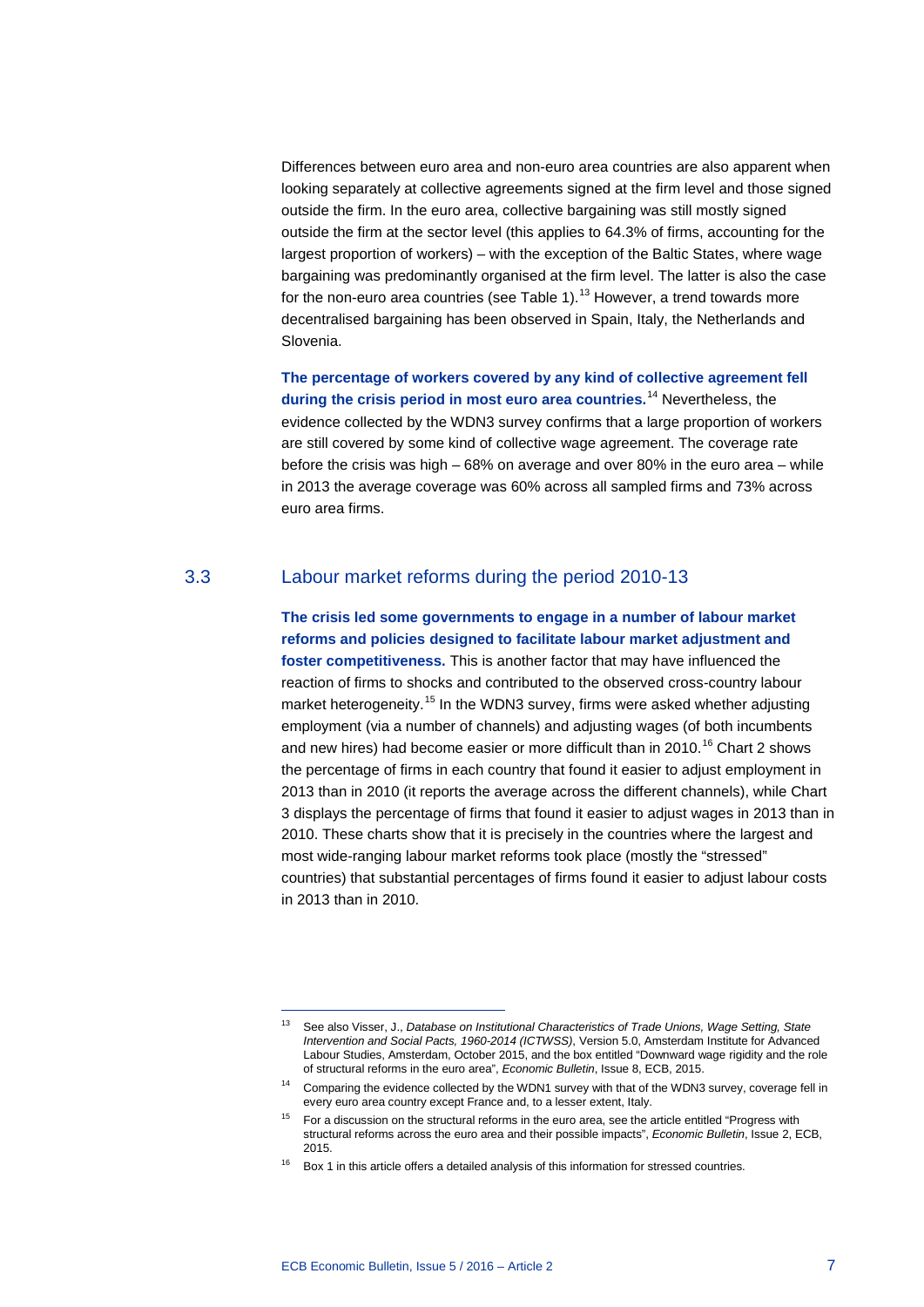#### **Chart 2**



(average across channels of adjustment; percentage of firms; firm-weighted values)



Source: ECB calculations on the basis of the WDN3 survey.

Notes: Firms with fewer than five employees are excluded from the calculations. Figures are weighted to reflect overall firm population<br>and rescaled to exclude non-response. Figures for Ireland are unweighted. Channels of dismissals of employees for economic reasons, dismissals of employees for disciplinary reasons, temporary dismissals, employee hires, adjustment of working hours and employee reallocation.

#### **Chart 3**

#### Percentage of firms that found it easier to adjust wages in 2013 than in 2010



Source: ECB calculations on the basis of the WDN3 survey.

Notes: Firms with fewer than five employees are excluded from the calculations. Figures are weighted to reflect overall firm population and rescaled to exclude non-response. Figures for Ireland are unweighted.

**The firms' perceptions of the easiness of adjustments, as recorded in the WDN3 survey, could be seen as an indicator of the effectiveness of the labour market reforms implemented during the period 2010-13.** However, it must be borne in mind that the easiness of adjustments may hinge on other factors. For example, 27% of Spanish firms reported that cutting the wages of incumbents in 2013 was easier than doing so in 2010, but when asked to identify specific reasons behind that change, they attributed particular importance to changes in workers' attitudes (see Box 1). This is likely to be a consequence of the intensity and duration of the crisis in Spain, rather than any regulatory changes.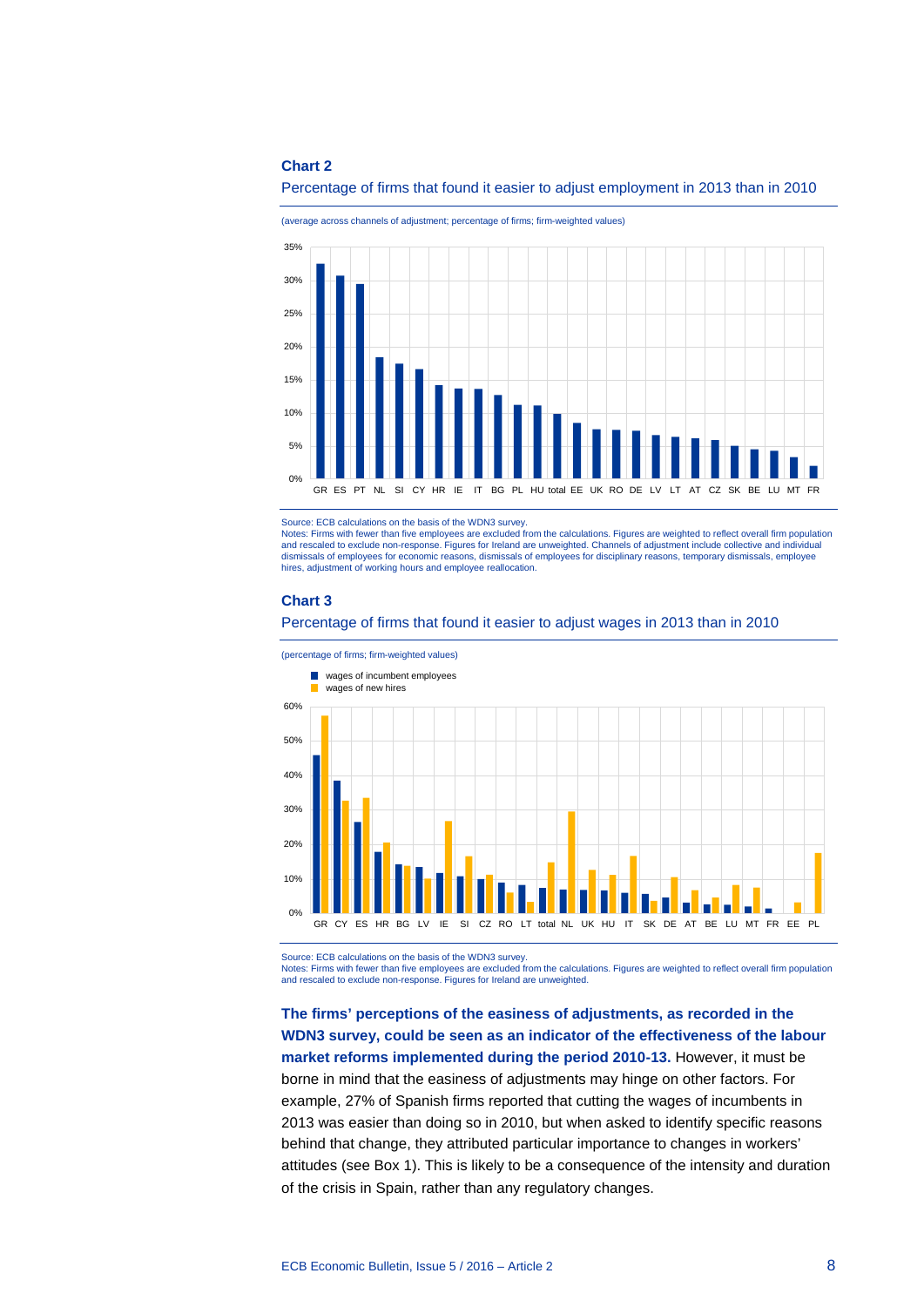#### **Box 1**

Firms' perceptions of changes in the ease of labour market adjustment and the role of reforms in stressed euro area countries during the period 2010-13 (based on the WDN3 survey)

**This box discusses firms' perceptions regarding labour market adjustment in stressed euro area countries during the period 2010-13**[17](#page-8-0), **as these countries implemented a number of labour and institutional reforms during the crisis.**[18](#page-8-1) It focuses on firms' responses to the WDN3 survey regarding labour market adjustment channels and how they were influenced by labour market reforms, workers' attitudes, trade union behaviour and the enforcement of laws. The box defines labour market adjustment channels in a very broad way but gives special attention to labour market reforms.<sup>[19](#page-8-2)</sup> At the same time, WDN3 survey information on firms' perceptions also allows us to disentangle the impacts of demand-side factors, such as the severity of various shocks affecting stressed countries, and supply-side factors, such as changes in trade union behaviour and workers' attitudes.

**Given substantial changes in the economic environment, along with considerable reform efforts in the stressed countries during the period 2010-13, firms in these countries adjusted via many channels.** In particular, as discussed in this article, firms adjusted wages, employment and prices to increase their competitiveness and performance. For example, firms in most stressed countries reported that it was either just as easy or less difficult to adjust wages and/or employment in 2013 compared with 2010 (see Table 1). Overall, it seems that labour market adjustment was perceived to be easier than in the past in Greece, Spain, Cyprus and Portugal (i.e. firms that found it less difficult to adjust wages and/or employment significantly outnumbered those that found it more difficult), while firms' overall ability to make these adjustments did not alter much in Ireland, Italy and Slovenia. This is consistent with the different timings of labour market reforms in different countries. For instance, the effects of the earlier reforms of the first group of countries were more likely to be captured over the sample period of the WDN3 survey (2010-13). By contrast, significant labour market reforms in Italy were only implemented at a later stage, in 2012 and 2015, while labour market reform in Slovenia was implemented towards the end of the WDN3 sample period in 2013. Meanwhile, Ireland was already considered to be a relatively flexible economy before the crisis and experienced economic difficulties mainly in its first phase (2008-09); it is thus unsurprising that perceptions did not change much in Ireland over the period 2010-13.

<span id="page-8-2"></span><span id="page-8-1"></span><span id="page-8-0"></span>**Adjusting the wages of incumbents or new hires seems to have become less difficult overall in Greece, Spain and Cyprus (see Table).**[20](#page-8-3) Labour market reforms in these countries modified some of the most important institutional aspects of the labour market, such as the degree of

<sup>&</sup>lt;sup>17</sup> Following the definition used in the article entitled "The impact of the economic crisis on euro area labour markets", *Monthly Bulletin*, ECB, October 2014, stressed euro area countries (i.e. those defined as stressed during the period 2010-13) include Ireland, Greece, Spain, Italy, Cyprus, Portugal and Slovenia.

<sup>&</sup>lt;sup>18</sup> Reforms in Ireland, Spain and Portugal are described in detail in Box 2 of the article entitled "What is behind the recent rebound in euro area employment?", *Economic Bulletin*, Issue 8, ECB, 2015. Impacts of reforms in the stressed countries were also discussed in the article entitled "Progress with structural reforms across the euro area and their possible impacts", *Economic Bulletin*, Issue 2, ECB, 2015.

 $19$  It should be recognised that the issue of labour market adjustment channels is much broader than investigated in this box. Furthermore, the limitations of the survey data should also be taken into consideration when studying the impact of reforms.

<span id="page-8-3"></span> $20$  No information on these specific aspects of adjustment for Portugal is available from the WDN.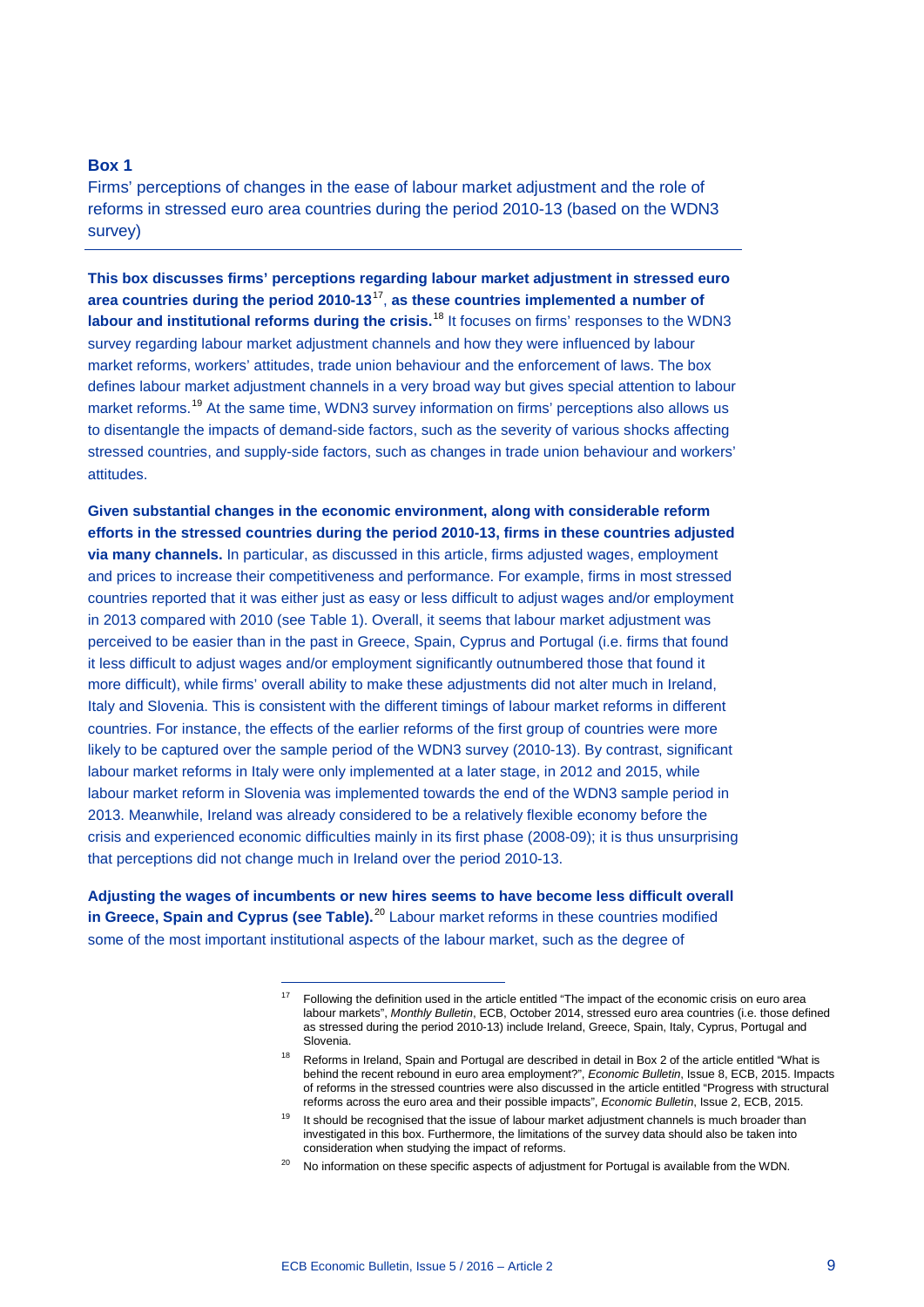centralisation of the collective bargaining system, and dismissal costs and procedures.<sup>[21](#page-9-0)</sup> It is therefore not surprising that the firms that said it was now easier to adjust or lower wages outnumbered those that said it was more difficult. By contrast, firms in Slovenia report that the ease of adjusting the wages of incumbents in 2013 remained broadly similar to that of 2010; the same applies to lowering the wages of new hires in Ireland. Furthermore, adjusting the wages of incumbents in Italy actually seems to have been somewhat more burdensome in 2013 than in 2010, while adjusting the wages of new hires remained broadly similar. Overall, increased wage flexibility, as reported by firms, should be seen as an important buffer against even higher potential increases in unemployment in stressed countries during the crisis. At the same time, it is important to bear in mind that wage policies should also reflect wider labour market conditions and productivity developments.

**The ease of laying off employees for economic reasons or of adjusting working hours also seems to have increased in most of the stressed countries.** This is reported particularly by firms in Greece, Spain and Portugal. In Cyprus and Slovenia, laying off employees for economic reasons eased to a lesser extent, and in Ireland and Italy it remained broadly unchanged. Firms in Ireland also reported that the ease of adjusting working hours was broadly similar in comparison with 2010, as did firms in Italy, Cyprus and Slovenia.<sup>[22](#page-9-1)</sup> From the policy perspective, it is important that increased flexibility is combined with active labour market policies to allow workers to redeploy quickly to new sectors and job opportunities. Such a policy mix would reduce the duration of unemployment and further reduce structural unemployment in the euro area. In particular, firms will be more likely to increase employment in the future if there is more flexibility regarding the adjustment of labour requirements.

<span id="page-9-0"></span><sup>21</sup> The impact of labour market institutions on wage developments is also discussed in detail in Box 4 in the article entitled "Increasing resilience and long-term growth: the importance of sound institutions and economic structures for euro area countries and EMU" in this issue of the Economic Bulletin.

<span id="page-9-1"></span> $22$  Such a reading is broadly consistent with the changes in the employment protection legislation indicators published by the Organisation for Economic Co-operation and Development for the period 2008-13 for most of the stressed countries.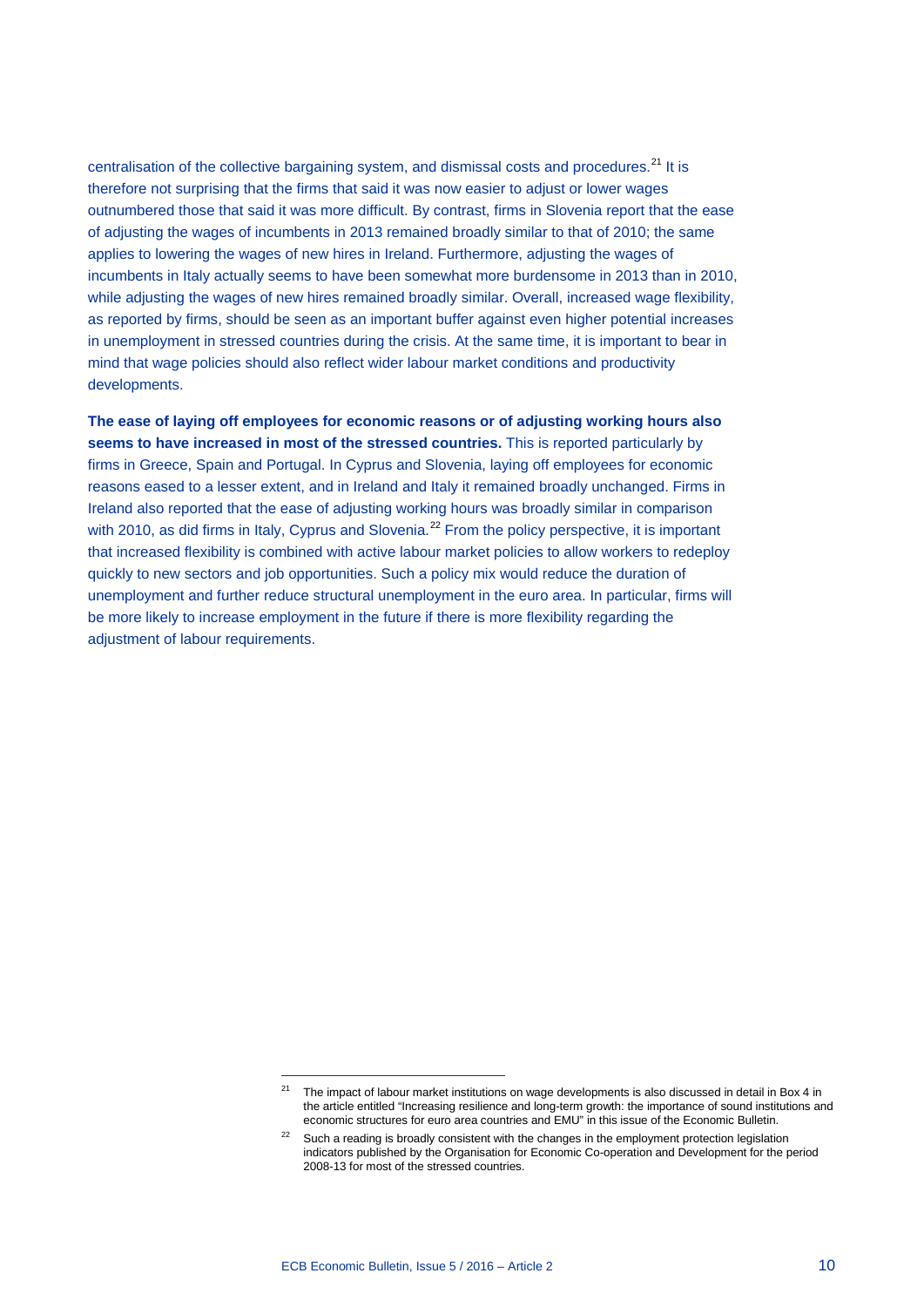# **Table**

Firms' perceptions at the end of 2013 regarding labour market adjustment channels in stressed countries, compared with the situation in 2010

| <b>Actions</b>                    | Lay off<br>employees<br>(collectively)<br>(%) | Lay off<br>employees<br>(individually)<br>(%) | Lay off<br>employees<br>(temporarily)<br>(%) | <b>Adjust</b><br>working<br>hours<br>(%) | <b>Adjust</b><br>wages of<br>incumbents<br>(%) | Lower<br>wages of<br>new hires<br>(%) |
|-----------------------------------|-----------------------------------------------|-----------------------------------------------|----------------------------------------------|------------------------------------------|------------------------------------------------|---------------------------------------|
| <b>Ireland</b>                    |                                               |                                               |                                              |                                          |                                                |                                       |
| Much less/less difficult to       | 8                                             | 12                                            | 13                                           | 19                                       | 12                                             | 27                                    |
| Unchanged                         | 74                                            | 66                                            | 69                                           | 63                                       | 62                                             | 53                                    |
| More/much more difficult to       | 18                                            | 22                                            | 18                                           | 18                                       | 26                                             | 20                                    |
| Difference: less - more difficult | -8                                            | -9                                            | $-3$                                         | 3                                        | $-12$                                          | 9                                     |
| Greece                            |                                               |                                               |                                              |                                          |                                                |                                       |
| Much less/less difficult to       | 42                                            | 46                                            | 22                                           | 42                                       | 46                                             | 57                                    |
| Unchanged                         | 57                                            | 51                                            | 77                                           | 49                                       | 48                                             | 40                                    |
| More/much more difficult to       | $\mathbf{1}$                                  | 3                                             | $\mathbf{1}$                                 | 9                                        | 6                                              | 3                                     |
| Difference: less - more difficult | 41                                            | 43                                            | 22                                           | 33                                       | 40                                             | 54                                    |
| <b>Spain</b>                      |                                               |                                               |                                              |                                          |                                                |                                       |
| Much less/less difficult to       | 42                                            | 47                                            | 29                                           | 30                                       | 27                                             | 33                                    |
| Unchanged                         | 48                                            | 42                                            | 55                                           | 61                                       | 60                                             | 58                                    |
| More/much more difficult to       | 10                                            | 11                                            | 16                                           | 9                                        | 13                                             | 9                                     |
| Difference: less - more difficult | 33                                            | 37                                            | 12                                           | 21                                       | 14                                             | 25                                    |
| <b>Italy</b>                      |                                               |                                               |                                              |                                          |                                                |                                       |
| Much less/less difficult to       | 13                                            | 14                                            | 18                                           | 16                                       | 6                                              | 16                                    |
| Unchanged                         | 72                                            | 69                                            | 71                                           | 71                                       | 64                                             | 63                                    |
| More/much more difficult to       | 15                                            | 17                                            | 11                                           | 13                                       | 30                                             | 21                                    |
| Difference: less - more difficult | $-2$                                          | $-2$                                          | $\overline{\mathcal{I}}$                     | 3                                        | $-24$                                          | $-5$                                  |
| <b>Cyprus</b>                     |                                               |                                               |                                              |                                          |                                                |                                       |
| Much less/less difficult to       | 13                                            | 23                                            | 18                                           | 22                                       | 39                                             | 33                                    |
| Unchanged                         | 78                                            | 64                                            | 77                                           | 65                                       | 46                                             | 62                                    |
| More/much more difficult to       | 9                                             | 13                                            | 5                                            | 13                                       | 15                                             | 5                                     |
| Difference: less - more difficult | 3                                             | 10                                            | 13                                           | 8                                        | 23                                             | 28                                    |
| <b>Portugal</b>                   |                                               |                                               |                                              |                                          |                                                |                                       |
| Much less/less difficult to       | 32                                            | 33                                            | 31                                           | 32                                       |                                                |                                       |
| Unchanged                         | 56                                            | 52                                            | 59                                           | 58                                       |                                                |                                       |
| More/much more difficult to       | 12                                            | 15                                            | 10                                           | 10                                       |                                                |                                       |
| Difference: less - more difficult | 20                                            | 18                                            | 21                                           | 22                                       |                                                |                                       |
| <b>Slovenia</b>                   |                                               |                                               |                                              |                                          |                                                |                                       |
| Much less/less difficult to       | 19                                            | 27                                            |                                              | 14                                       | 11                                             | 17                                    |
| Unchanged                         | 74                                            | 65                                            |                                              | 80                                       | 82                                             | 76                                    |
| More/much more difficult to       | 7                                             | 8                                             |                                              | 6                                        | 8                                              | $\overline{7}$                        |
| Difference: less - more difficult | 12                                            | 19                                            |                                              | $\overline{7}$                           | 3                                              | 10                                    |

Sources: WDN3 survey database, WDN3 country reports and ECB calculations.<br>Notes: Firms with fewer than five employees are excluded from the calculations. The percentages are derived from the weighted answers to questions t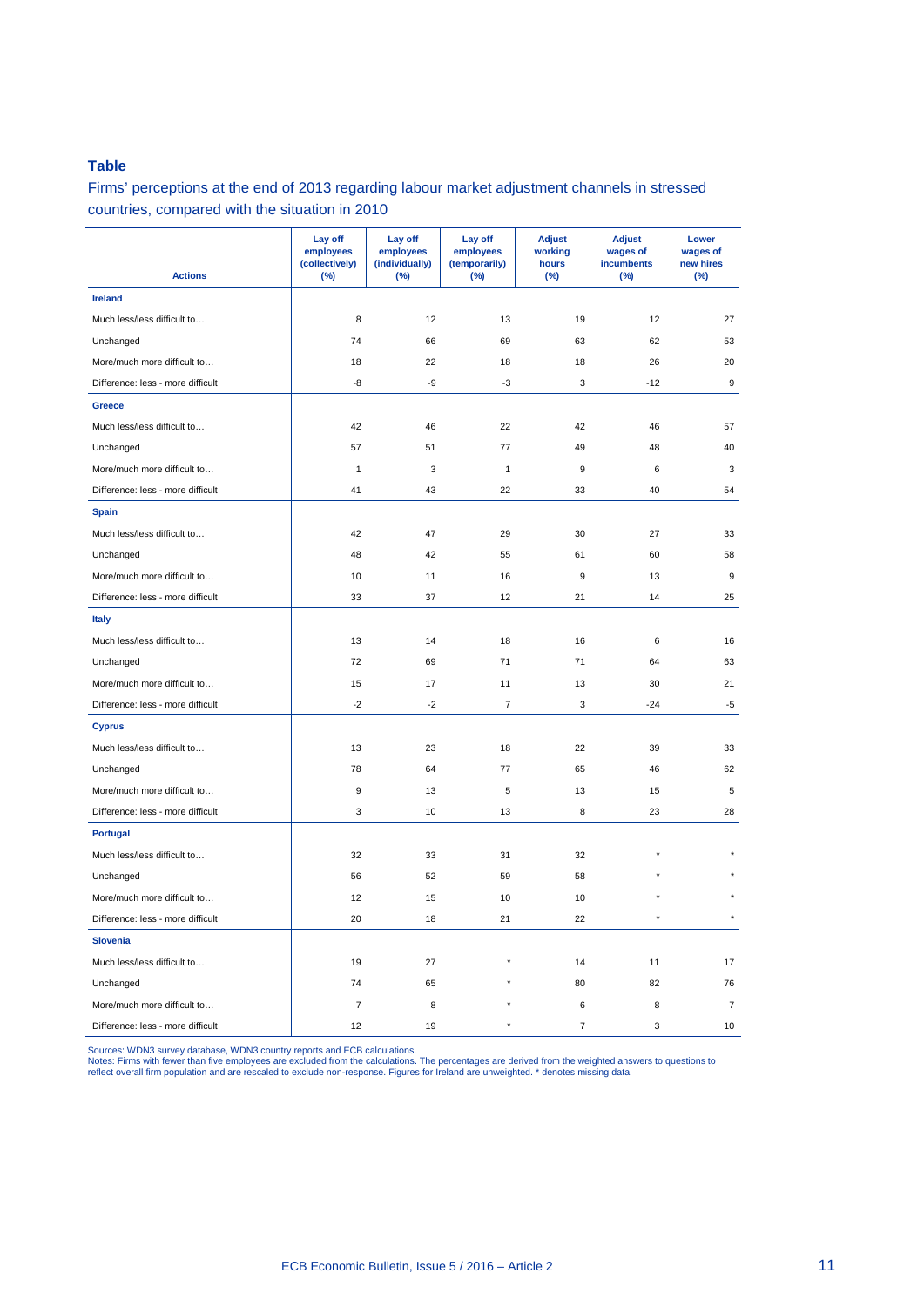**Labour market reforms seem to be a notable factor behind the identified changes, especially**  in Greece and Spain.<sup>[23](#page-11-0)</sup> The firms surveyed in these two countries indicated that reforms were an important reason for the increase in the ease of labour market adjustment, while changes in workers' attitudes in Spain also played a significant role, particularly as regards the wage channel (see Chart A). The latter may be partly explained by the strong increase in the unemployment rate in Spain over the period 2010-13.

#### **Chart A**



Factors behind labour market adjustment channels in Spain between 2013 and 2010

Sources: WDN3 survey database, WDN3 country report for Spain and ECB calculations.

Notes: Firms with fewer than five employees are excluded from the calculations. The percentages are derived from the weighted answers to questions to reflect overall firm population and are rescaled to exclude non-response.

**Although structural reforms played a significant role in affecting firms' perceptions of adjustment in Greece, changes in the enforcement of laws and workers' attitudes also helped to increase labour market adjustment (see Chart B).** This is consistent with various labour reforms in Greece, including the decentralisation of wage bargaining.<sup>[24](#page-11-1)</sup> Although there was little improvement in the flexibility of labour market adjustment in Italy (see Table), the survey results suggest that the labour reforms implemented did influence labour market dynamics for some firms (see Chart C).

<span id="page-11-0"></span><sup>&</sup>lt;sup>23</sup> Note that, in the WDN3 survey, only a limited number of countries were asked to identify specific reasons behind changes in the ease of labour market adjustment.

<span id="page-11-1"></span><sup>24</sup> See Visser, J., op. cit.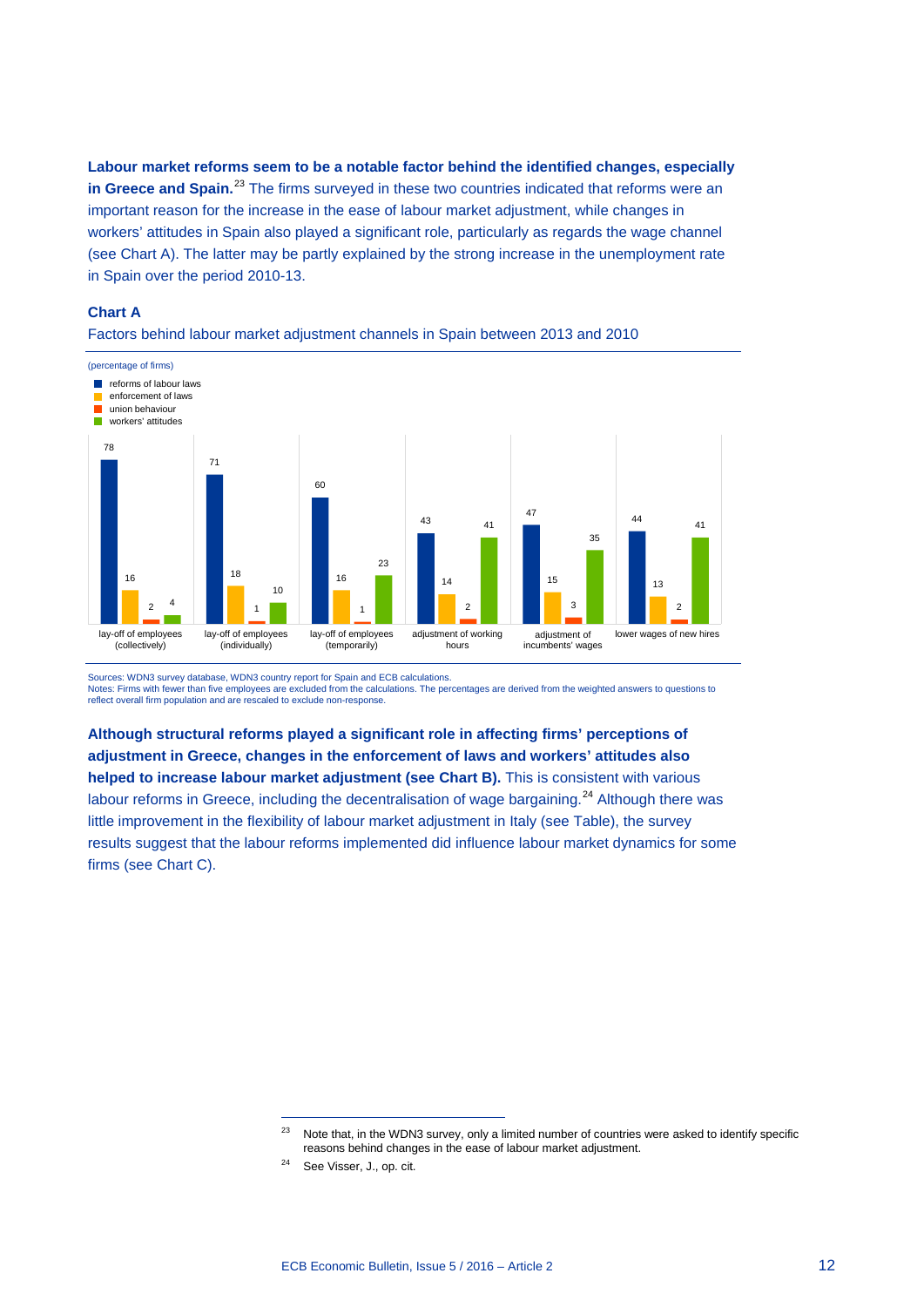#### **Chart B**

Factors behind labour market adjustment channels in Greece between 2013 and 2010



Sources: WDN3 survey database and ECB calculations.

Note: Firms with fewer than five employees are excluded from the calculations. The percentages are derived from the weighted answers to questions to reflect overall firm population and are rescaled to exclude non-response.

#### **Chart C**

Factors behind labour market adjustment channels in Italy between 2013 and 2010



Sources: WDN3 survey database and ECB calculations.<br>Note: Firms with fewer than five employees are excluded from the calculations. The percentages are derived from the weighted answers to questions to reflect overall firm population and are rescaled to exclude non-response.

**To further facilitate labour market adjustment and generate job creation, credible and effective labour market reforms are essential.** The WDN3 survey shows that euro area countries that demonstrated stronger reform efforts made it easier for firms to adjust both employment and wages, thereby facilitating the wider adjustment process. This box shows that wage flexibility helped to reduce lay-offs during the adjustment period. Labour market efficiency indicators also show that euro area countries are still a long way behind the highest performing OECD member countries, hence more reforms are necessary for all euro area countries. Further labour and product market reforms are crucial to deliver the necessary flexibility and adjustment capacity required of euro area countries. This is particularly important given the slowdown in reform momentum over the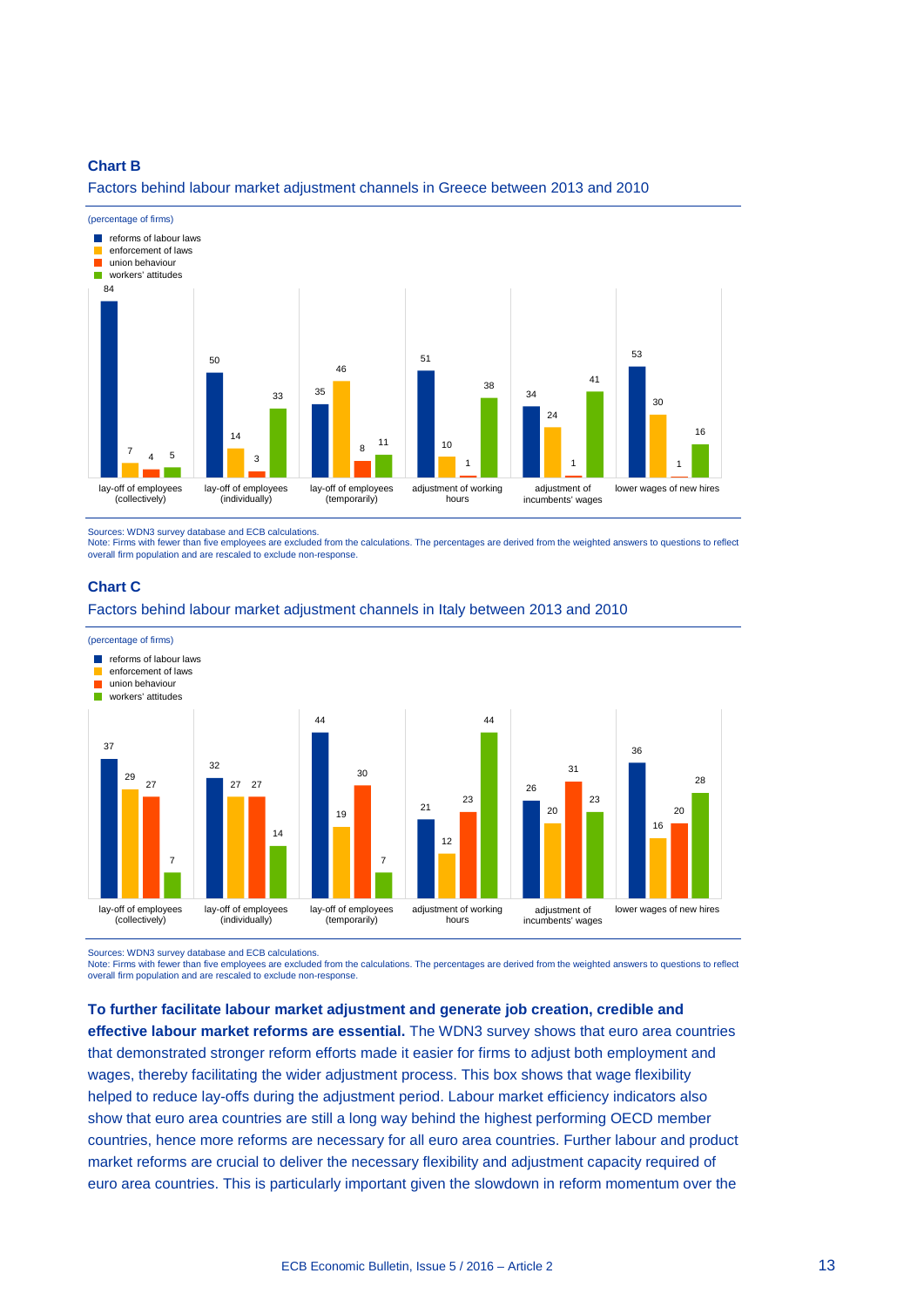past two years across the euro area countries, as signalled by various indicators<sup>[25](#page-13-0)</sup> and reflected in the very limited progress in implementing the European Commission's country-specific recommendations. However, reforms should also reduce labour market duality, thereby ensuring that adjustment is not unfairly placed on specific groups of workers, such as temporary or new employees. At the same time, active labour market policies – which enhance skills, job searching and employability – are required to facilitate labour market improvements and reduce current high levels of unemployment, with a particular focus on helping the young and long-term unemployed to find work.

# 4 Nominal wage rigidities

This section presents evidence on nominal wage rigidities, their sources and their consequences during the period 2010-13 and in comparison with the pre-crisis period (2002-07).

# 4.1 Frequency of wage setting

-

**Wages are sticky and react with lags to changes in economic conditions; this inertial behaviour is a key factor influencing the transmission of monetary policy.** The frequency of wage changes provides a measure of the extent to which wages are sticky. This measure is often used in the literature and in policy analysis. It is an essential ingredient in the calibration of standard dynamic stochastic general equilibrium models with staggered adjustment mechanisms, which are widely used for monetary policy analysis.

**EU firms most typically adjust wages once a year. On average, during the period 2010-13, they adjusted wages every 17 months.**[26](#page-13-1) The WDN3 survey explicitly asked firms about the frequency of wage changes for their main occupational group. A similar question was included in the WDN1 survey, thus enabling a comparison between firms' behaviour during the period 2010-13 on the one hand and the period of economic stability prior to the crisis (2002-07) on the other. Chart 4 summarises the responses, grouping the potential answers into: (i) more frequently than once a year, (ii) once a year, and (iii) less frequently than once a year. Around 48.5% of firms in the 25 EU countries of the WDN3 sample reported that, during the period 2010-13, they changed their employees' base wages once a year; 40% changed wages less frequently than once a year; and only 4% did so more frequently than once a year. These aggregate figures hinder large cross-country heterogeneity; for example, the percentage of firms that adjusted wages less than once a year during the period 2010-13 ranges from 60% in Italy to

<span id="page-13-0"></span><sup>&</sup>lt;sup>25</sup> See the article entitled "Increasing resilience and long-term growth: the importance of sound institutions and economic structures for euro area countries and EMU" in this issue of the Economic Bulletin.

<span id="page-13-1"></span><sup>&</sup>lt;sup>26</sup> Estimated following similar methodology to that of the WDN1 survey. See Druant, M. et al. "How are firms' wages and prices linked: survey evidence in Europe", *Working Paper Series*, No 1084, ECB, August 2009.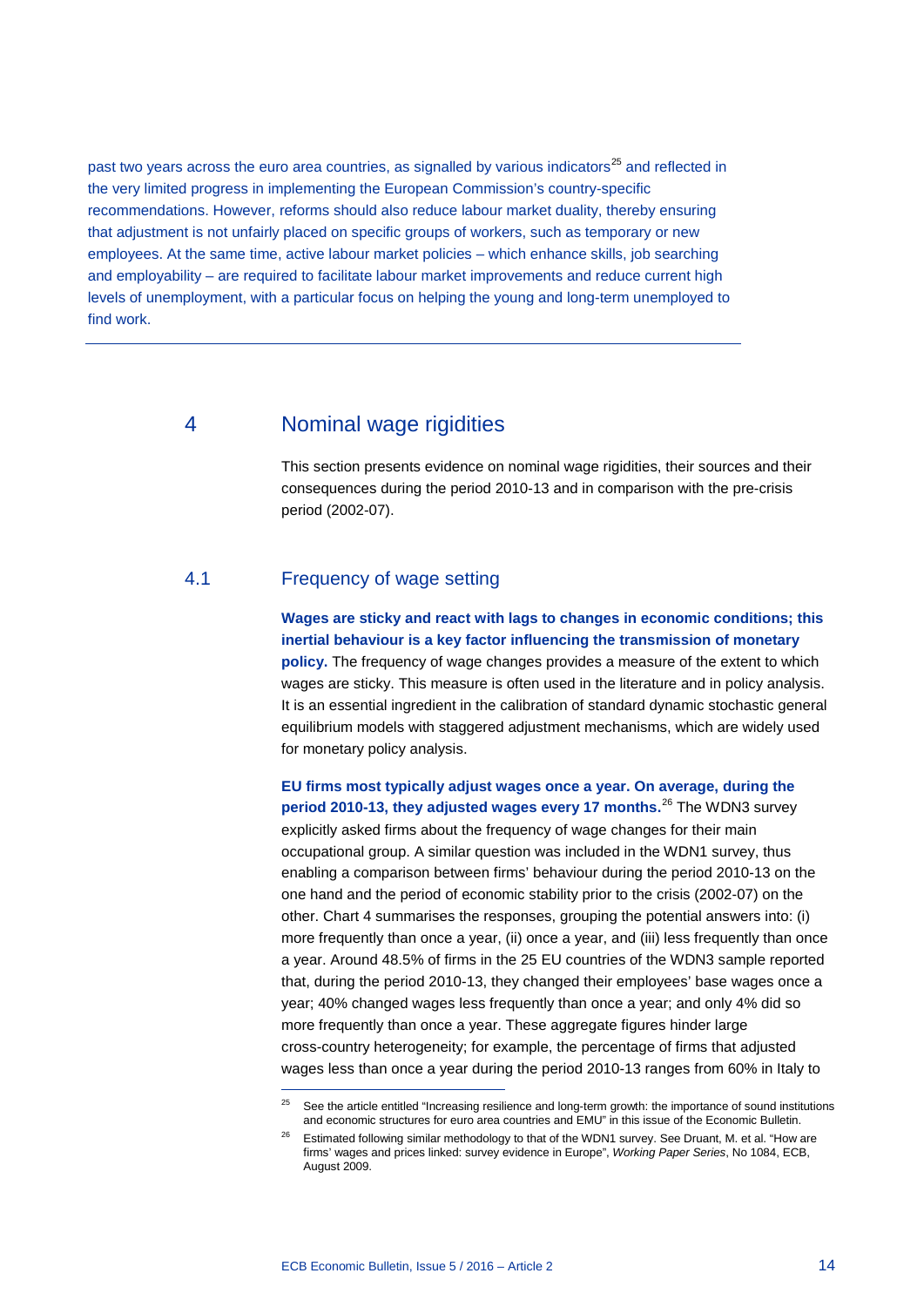12% in Austria.<sup>[27](#page-14-0)</sup> There is, however, substantially lower heterogeneity in the frequency of wage changes across sectors than across countries.

#### **Chart 4**

#### Frequency of base wage changes over the period 2010-13



Source: ECB calculations on the basis of the WDN3 survey.

Notes: Firms with fewer than five employees are excluded from the calculations. Figures are weighted to reflect overall employment and rescaled to exclude non-response. Figures for Ireland are unweighted. Totals are calculated across countries that have weights.

**The frequency of wage changes in EU countries was lower during the period 2010-13 than during the pre-crisis period (2002-07).** The estimated duration of the wage spell (the number of months for which wages remain unchanged) was 15 months on average in the sampled countries in 2007, compared with 16.8 months for the same countries during the period 2010-13. For the 25 countries of the WDN3 survey, the average wage spell was, as reported above, 17 months. This general reduction in the frequency of wage changes can be observed in every country. The low (and decreasing) frequency confirms the prevalence of wage inertia, which may have delayed adjustment to shocks at the country level.

**The large cross-country differences in the frequency of wage changes during the period 2010-13 can be attributed not only to institutional features but also to features typically linked to the crisis, such as the incidence of shocks and the resistance of firms to cut wages in spite of these shocks.** This has been formally explored using WDN3 survey data in a multivariate analysis for the 25 countries sampled. According to the findings, base wages are changed less often if the firm experiences credit restrictions or a decline in demand, and if it is reluctant to cut nominal wages. During a period in which economic conditions may in fact be calling for a wage reduction, the reluctance to cut nominal wages might prevent wage changes as firms freeze wages instead of cutting them. The evidence from the WDN3 survey data is that substantial numbers of freezes are largely responsible for the lower frequency of wage changes observed.<sup>[28](#page-14-1)</sup> Institutional features in the labour

<span id="page-14-0"></span><sup>&</sup>lt;sup>27</sup> In Malta, firms change wages at least once a year due to the annual Cost-of-Living Adjustment (COLA) mechanism (i.e. partial indexation to past inflation).

<span id="page-14-1"></span>See Section 4.2 on downward nominal wage rigidity (DNWR).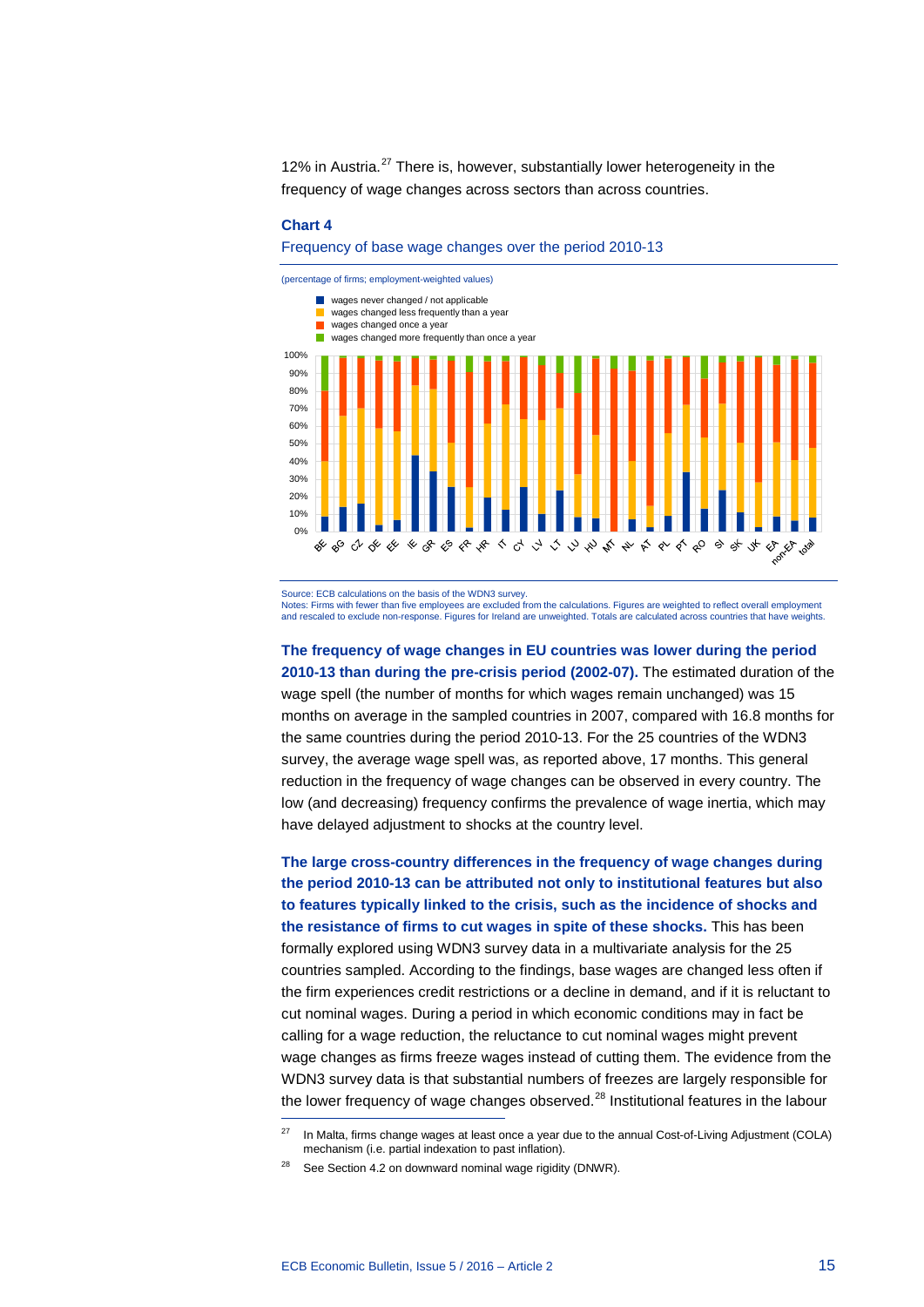market also contribute to explaining the cross-country differences in wage stickiness: base wages are changed more often in the presence of collective bargaining and internal policies that adjust base wages for inflation.<sup>[29](#page-15-0)</sup>

**Looking ahead, wage inertia should eventually return to pre-crisis levels as the economic recovery progresses.** Prima facie, higher wage inertia may suggest that wages will take more time to respond to economic recovery. Nevertheless, the lower frequency of wage changes over the period 2010-13 seems to be related to factors that are linked to the crisis; it is thus likely that the frequency of wage changes will eventually return to pre-crisis levels, in particular as wage freezes thaw. In any case, although higher than during the crisis, the pre-crisis frequency of wage changes is also indicative of the prevalence of wage inertia and delayed adjustment.

# 4.2 Downward wage rigidity

-

**Downward nominal wage rigidity (DNWR) refers to the reluctance of firms to implement cuts in nominal wages and/or a resistance on the part of workers to accept such cuts.** It is typically defined on the basis of nominal wage freezes. DNWR prevents wage cuts, meaning that firms keep base wages unchanged even if economic conditions justify a cut. The WDN survey, in its three waves, collected information on whether firms cut or froze the base wages of some of their employees and on the proportion of workers affected. Babecký et al. summarised the evidence on DNWR for the period 2002-07.<sup>[30](#page-15-1)</sup> Fabiani et al. used WDN2 survey data to provide evidence on how wage rigidity led firms to adjust labour in response to the shocks during the period 2008-09.<sup>[31](#page-15-2)</sup> This article summarises evidence on DNWR for the period 2010-13, drawing from the WDN3 survey.

**A key finding of the three WDN surveys is that nominal base wage cuts are extremely rare among European firms.** In 2007 around only 2.3% of firms in the sampled countries reported having cut wages in the previous five years. During the acute phase of the crisis, in the second half of 2008 and the first half of 2009, only 3.2% of the surveyed firms reported having cut wages.<sup>[32](#page-15-3)</sup> The evidence from the WDN3 survey reveals that only 4% of the surveyed firms cut wages at least once over the period 2010-13.<sup>[33](#page-15-4)</sup> There is, however, remarkable heterogeneity in wage cuts across countries. In 2013 about 55% of firms in Greece implemented wage cuts,

<sup>&</sup>lt;sup>29</sup> These results are in line with those of the WDN1 survey for the pre-crisis period (2002-07). See Druant, M. et al., "Firms' price and wage adjustment in Europe: Survey evidence on nominal stickiness", *Labour Economics*, Vol. 19, Issue 5, October 2012, pp. 772-782.

<span id="page-15-1"></span><span id="page-15-0"></span><sup>&</sup>lt;sup>30</sup> Babecký, J. et al., "Downward Nominal and Real Wage Rigidity: Survey Evidence from European Firms", *The Scandinavian Journal of Economics*, Vol. 112, Issue 4, December 2010, pp. 884-910.

<sup>31</sup> See Druant, M. et al., "How are firms' wages and prices linked: survey evidence in Europe", *Working Paper Series*, No 1084, ECB, August 2009.

<span id="page-15-3"></span><span id="page-15-2"></span><sup>&</sup>lt;sup>32</sup> The low percentage of firms having reported nominal wage cuts in 2007 is not necessarily indicative of downward nominal wage rigidity but may simply reflect the absence of a shock large enough as a trigger. This is no longer the case as of 2009.

<span id="page-15-4"></span><sup>&</sup>lt;sup>33</sup> The incidence of wage cuts in terms of affected workers is also very low. In the pre-crisis period (2002-07), on average, around only 0.2% of workers a year were affected by wage cuts. During the period 2008-09, in spite of the depth of the shock, the incidence of wage cuts increased only moderately, affecting 1.8% of workers. Finally, during the period 2010-13 the incidence of wage cuts was also minor, ranging from 0.4% to 0.8% of workers per year.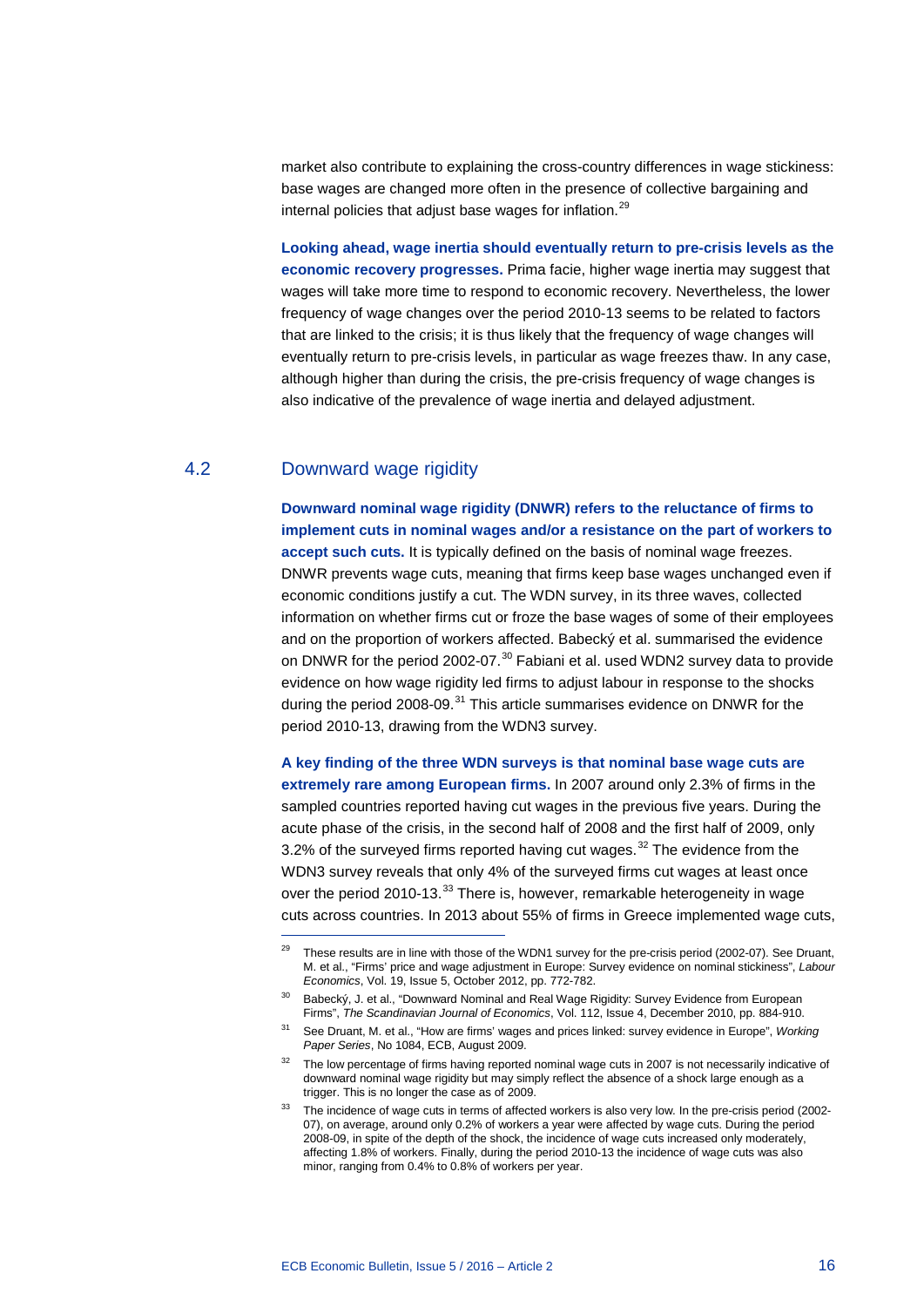followed by 37% in Cyprus and 25% in Croatia. At the other extreme, less than 2% of firms cut wages in Belgium, France, Italy, Luxembourg, Hungary and the Netherlands. During the period 2008-09 Estonia was the exception, with 40% of firms (accounting for 30% of employees) implementing wage cuts. All this seems to indicate that firms cut nominal wages only in the case of severe economic difficulties. In fact, an important factor determining the propensity to cut wages, which can, in part, explain the heterogeneity observed across countries, is the nature and intensity of the shocks that the firm faced. A first look at the data shows that about 8% of the firms that suffered a decline in demand cut base wages (against 4% on average), and this increases to 12% among the firms that in addition faced credit constraints. The proportion is largest, at 18%, among those firms that experienced a strong shock in demand as well as credit constraints.

**The percentage of firms that reported having frozen base wages increased dramatically at the beginning of the crisis and moderated somewhat during the period 2010-13.** Of the firms sampled in the WDN1 survey, 9.6% reported that they had frozen base wages at least once during the period 2002-07. This percentage substantially increased to 34.5% of firms during the period 2008-09 in the countries covered by the WDN2 survey (with another 35% of firms indicating their intention to freeze wages in the future). In the WDN3 survey, 24% of the sampled firms reported that they had frozen base wages at least once over the period 2010-13 (see Chart  $5$ ).<sup>[34](#page-16-0)</sup> This evidence on wage freezes, together with the low incidence of wage cuts, is indicative of the prevalence of DNWR. Overall, DNWR was still prevalent during the period 2010-13 in spite of the intensity and length of the crisis, but it seems that it reached its peak in the first years of the crisis (2008-09). There also appear to be substantial differences across countries in the incidence of wage freezes during the period 2010-13, with firms in Ireland, Greece and Cyprus having a greater propensity to freeze base wages in this period (see Chart 5). The heterogeneity in the incidence of wage freezes and wage cuts across sectors and firm size is not as pronounced as across countries. Construction was perhaps the sector with the lowest percentage of wage freezes, but it should be borne in mind that construction suffered huge employment cuts before that period. Preliminary research points not only to the nature and intensity of the shocks but also to institutional features and firm characteristics as factors behind the cross-country differences in DNWR.

<span id="page-16-0"></span>During the period 2010-13, 18% of the sampled firms in the countries covered by the WDN1survey froze base wages at least once.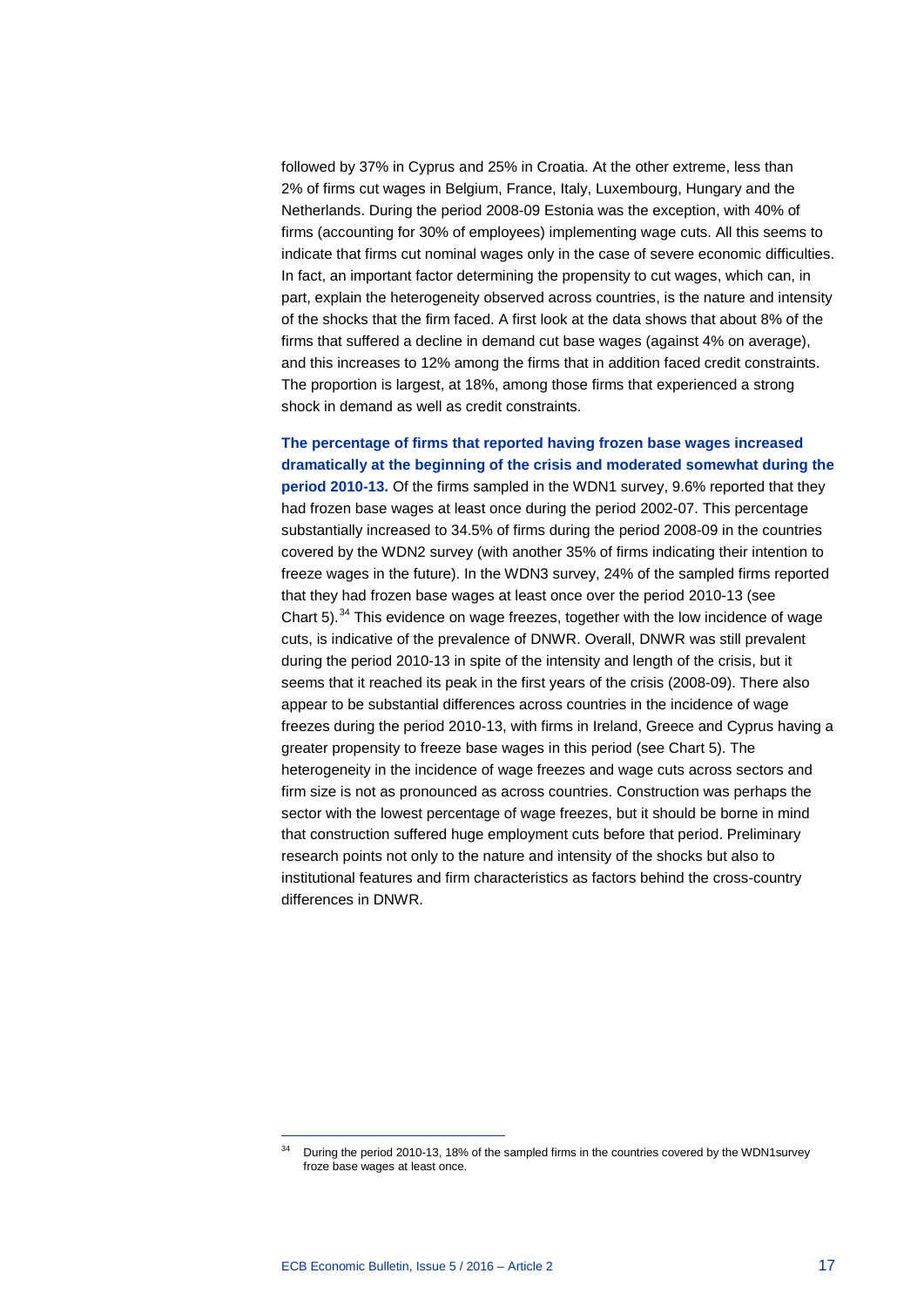#### **Chart 5**



#### Percentage of firms having frozen wages

Source: ECB calculations on the basis of the WDN1 (2002-07), WDN2 (2008-09) and WDN3 (2010-13) surveys. Notes: Firms with fewer than five employees are excluded from the calculations. Figures are weighted to reflect overall employment and rescaled to exclude non-response. Totals are calculated across countries that have weights. WDN1, WDN2 and WDN3 values refer to freezes applied at least once over the periods 2002-07, 2008-09 and 2010-13 respectively.

**In the current period of recovery DNWR continues to be a key concern, as it may dampen wage increases.** In the presence of DNWR, firms are also likely to moderate wage increases; in a period of low inflation such as the current one, this may trigger second-round effects, further dampening wage inflation. Elsby, and Stüber and Beissinger, among others, argue that, even if increasing nominal wages raises workers' effort and productivity, a wage cut of the same amount will reduce effort and productivity by a larger amount, such that reversing wage increases will incur an extra cost in terms of productivity.<sup>[35](#page-17-0)</sup> As a consequence, forward-looking firms will moderate wage increases in the presence of DNWR. $36$ 

### <span id="page-17-0"></span>4.3 Other channels to lower firms' wage bill: bonuses and benefits

**The relevance of DNWR depends on whether firms have other margins besides base wages to adjust labour costs.** In fact, downward rigidity in base wages can be (partially) circumvented by including "flexible wage components" in the total wage bill. Bonuses and benefits are the main examples of these components. While companies avoid reductions in base wages for various reasons, reductions in

<span id="page-17-1"></span><sup>35</sup> See Elsby, M., "Evaluating the economic significance of downward nominal wage rigidity", *Journal of Monetary Economics*, Vol. 56, Issue 2, March 2009, pp. 154-169, and Stuber, H. and Beissinger, T., "Does downward nominal wage rigidity dampen wage increases?", *European Economic Review*, Vol. 56, Issue 4, May 2012, pp. 870-887.

In fact, the two main reasons identified in the literature for firms' reluctance to cut nominal wages are (i) the belief that nominal wage reductions can damage worker morale and effort, and (ii) the possibility that the most productive workers would leave as a consequence. See Bewley, T., *Why Wages Don't Fall During a Recession*, Harvard University Press, 1999, and Babecký, J. et al., "Downward Nominal and Real Wage Rigidity: Survey Evidence from European Firms", *The Scandinavian Journal of Economics*, Vol. 112, Issue 4, December 2010, pp. 884-910.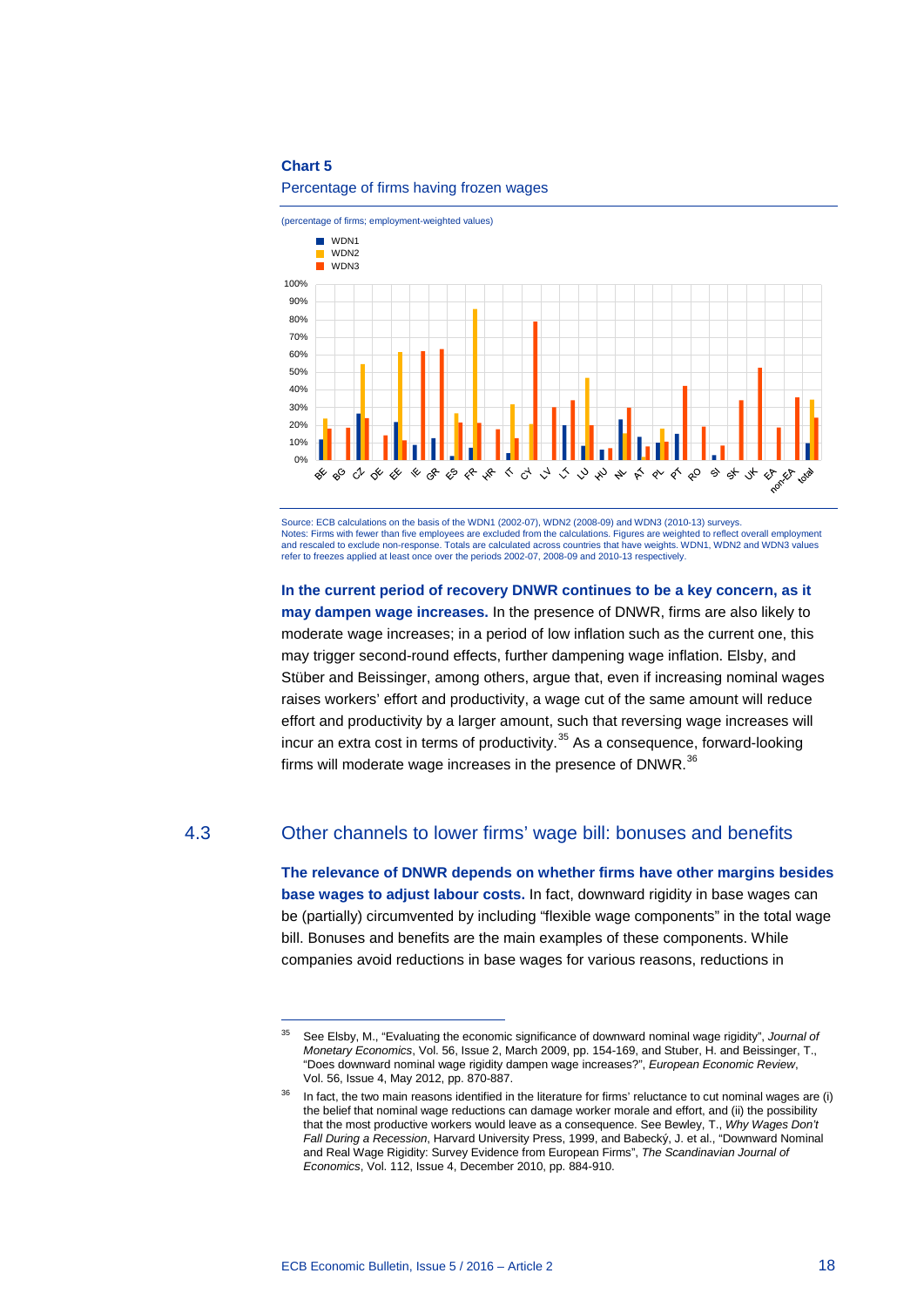bonuses are considered more acceptable.<sup>[37](#page-18-0)</sup> The WDN1 survey opened up the possibility of studying the role of several flexible wage components.<sup>[38](#page-18-1)</sup> The WDN3 survey focuses on the use of bonuses and benefits.

#### **Table 2**

Bonuses: an overview across countries in 2013

| <b>Country</b>         | <b>Firms paying</b><br>bonuses (%) | Bonuses as a percentage of<br>total pay, unconditional (%) | Bonuses as a percentage<br>of total pay, conditional (%) |
|------------------------|------------------------------------|------------------------------------------------------------|----------------------------------------------------------|
| Belgium                | 61.1                               | 3.2                                                        | 5.3                                                      |
| Bulgaria               | 55.8                               | 5.2                                                        | 9.4                                                      |
| Czech Republic         | 84.1                               | 10.1                                                       | 12.0                                                     |
| Germany                | 72.9                               | 5.2                                                        | 7.2                                                      |
| Estonia                | 79.6                               | 12.9                                                       | 16.3                                                     |
| Ireland                | 41.6                               | 3.5                                                        | 8.5                                                      |
| Greece                 | 59.6                               | 4.9                                                        | 8.2                                                      |
| Spain                  | 56.3                               | 4.5                                                        | 7.9                                                      |
| France                 | 79.2                               | 5.6                                                        | 7.1                                                      |
| Croatia                | 54.8                               | 4.5                                                        | 8.1                                                      |
| Italy                  | 77.4                               | 5.6                                                        | 7.3                                                      |
| Cyprus                 | 54.2                               | 4.2                                                        | 7.7                                                      |
| Latvia                 | 73.0                               | 9.1                                                        | 12.4                                                     |
| Lithuania              | 83.2                               | 13.1                                                       | 15.7                                                     |
| Luxembourg             | 51.3                               | 4.0                                                        | 7.7                                                      |
| Hungary                | 69.2                               | 9.2                                                        | 13.4                                                     |
| Malta                  | 61.7                               | 3.5                                                        | 5.7                                                      |
| Netherlands            | 58.2                               | 4.1                                                        | 7.0                                                      |
| Austria                | 79.4                               | 5.0                                                        | 6.3                                                      |
| Poland                 | 86.6                               | 13.1                                                       | 15.1                                                     |
| Portugal               | 99.0                               | 24.9                                                       | 25.1                                                     |
| Romania                | 59.4                               | 5.8                                                        | 9.8                                                      |
| Slovenia               | 85.3                               | 10.4                                                       | 12.2                                                     |
| Slovakia               | 93.2                               | 15.1                                                       | 16.2                                                     |
| United Kingdom         | 75.3                               | 7.7                                                        | 10.2                                                     |
| Euro area              | 73.5                               | 6.2                                                        | 8.4                                                      |
| Non euro area          | 75.9                               | 8.8                                                        | 11.6                                                     |
| Total                  | 74.3                               | 7.0                                                        | 9.4                                                      |
| Total (WDN1 countries) | 75.5                               | 7.4                                                        | 9.9                                                      |

Source: ECB calculations on the basis of the WDN3 survey.

-

Notes: Firms with fewer than five employees are excluded from the calculations. Figures are weighted to reflect overall employment<br>and rescaled to exclude non-response. WDN3 figures for Ireland are unweighted. Totals are c conditional percentage of bonuses in total pay is calculated only across companies that pay bonuses.

<span id="page-18-1"></span><span id="page-18-0"></span><sup>&</sup>lt;sup>37</sup> Whether payments of bonuses can also be used to counteract the lower frequency of wage adjustment (or staggering in wage setting) depends on their frequency.

<sup>&</sup>lt;sup>38</sup> The WDN1 survey provides information, for 13 EU countries, on the use of the following channels to adjust the wage bill: bonuses and benefits, slow promotions, early retirement, changes in shift assignments or shift premia, and cheaper new hires. See Babecký, J.et al., "How do European firms adjust their labour costs when nominal wages are rigid?", *Labour Economics*, Vol. 19, Issue 5, October 2012, pp. 792-801.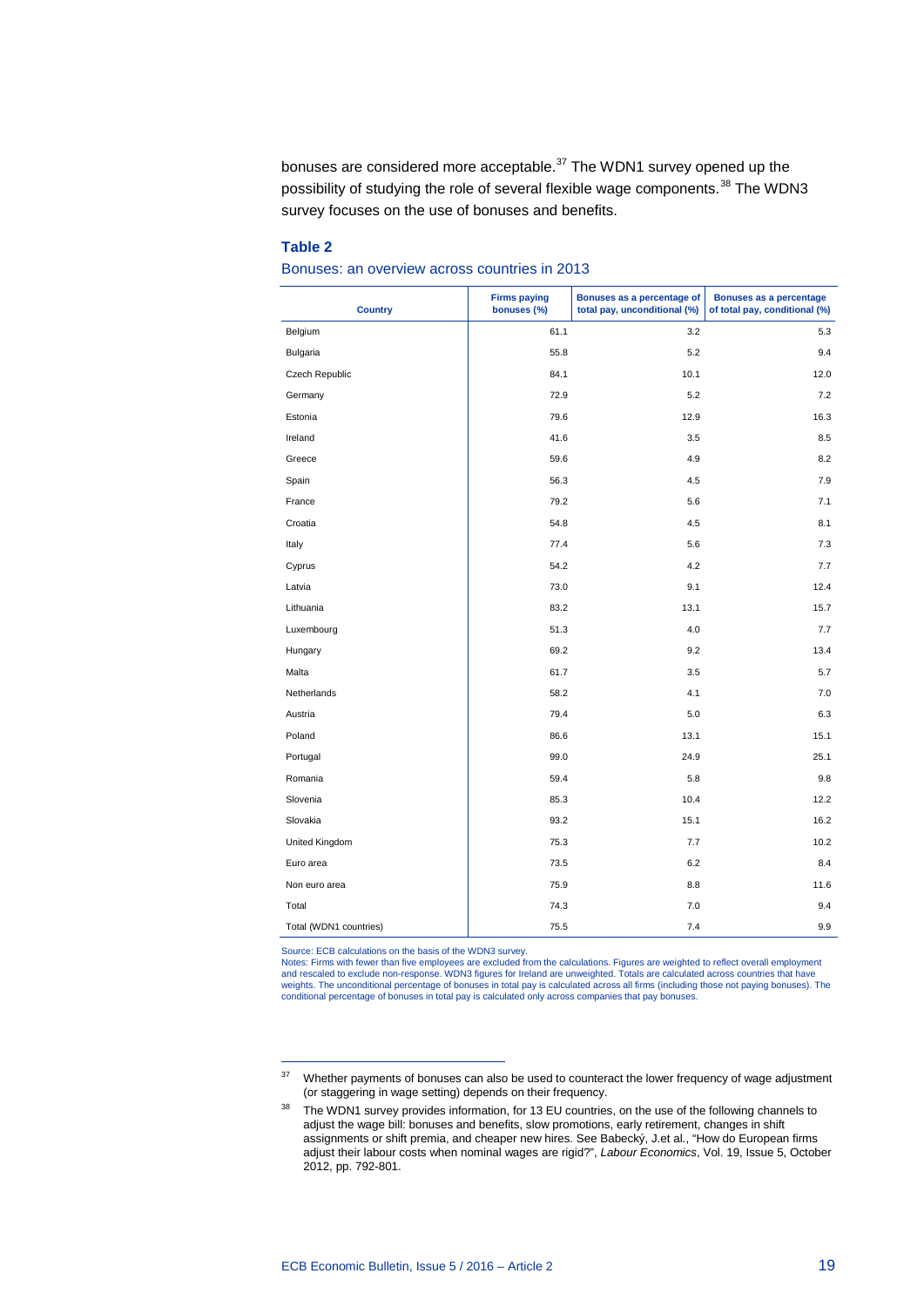**Bonuses and benefits payments have declined considerably in comparison with the pre-crisis period.** The average share of bonuses in the total wage bill of the firms sampled in 2007 was 11%, falling to 7.4% in 2013 for the subset of countries that participated in the WDN1 survey.<sup>[39](#page-19-0)</sup> For the 25 countries participating in the WDN3 survey, the average was 7%. A smaller fraction of bonuses and benefits in the total wage bill may reflect slower economic growth in 2013 relative to the precrisis period (2002-07), but it is also suggestive of the increased role of bonuses in firms' labour cost flexibility.

**Firms facing DNWR are more likely to use bonuses and benefits to reduce labour costs.** The WDN3 survey asked firms whether they used bonuses and benefits as an adjustment mechanism to reduce labour costs during the period 2010- 13. Regression analysis using WDN3 survey data shows that firms that are subject to nominal wage rigidities are more likely to cut bonuses in order to adjust labour costs. This finding confirms some degree of substitutability between wage flexibility and the flexibility of bonuses during the period 2010-13. Similar substitutability was also found for the period 2002-07 with data from the WDN1 survey.

**Results indicate that bonuses and benefits played a role as shock absorbers during the period 2010-13.** Demand and credit shocks are both associated with an increased use of flexible wage components as a means of adjusting costs. Moreover, regression analysis supports the view that the use of bonuses and benefits is not influenced by unionisation; cutting bonuses is thus likely to be a strategy developed outside formal collective bargaining.

#### **Box 2**

Sectoral wage Phillips curves and the capacity of WDN3 survey micro data to inform on their slope

**This box aims to explain differences in the slope of the wage Phillips curve at the country and sector levels, resulting from structural characteristics of labour markets.** Data on the performance of the euro area labour markets at the country and sector levels were combined with information from the WDN3 survey to explain one aspect of wage rigidity: the responsiveness of wage growth to economic slack. Country and sector-specific wage Phillips curves were estimated, focusing on the slope coefficient of the Phillips curve, which captures the responsiveness of wage growth to economic slack. The slope of the Phillips curve reflects how sticky wages are<sup>40</sup>, which in turn depends on a variety of factors widely studied in the literature. WDN3 survey data were used to account for those factors and to examine their capacity to explain the estimated responsiveness of wage growth to economic slack.

<span id="page-19-1"></span><span id="page-19-0"></span>**The country and sector-level approach offers valuable insight into the underlying structure of the euro area economy.** Every sector can be described in terms of a specific degree of economic slack and different labour market characteristics (e.g. composition of workers or labour market institutions) that affect wage growth. Such heterogeneity has been particularly notable since

<sup>&</sup>lt;sup>39</sup> See Table 2. Conditional on firms paying bonuses, the figures were 16% in 2007 and 10% in 2013.

 $40$  The stickier the wages, the smaller the slope coefficient and the flatter the Phillips curve.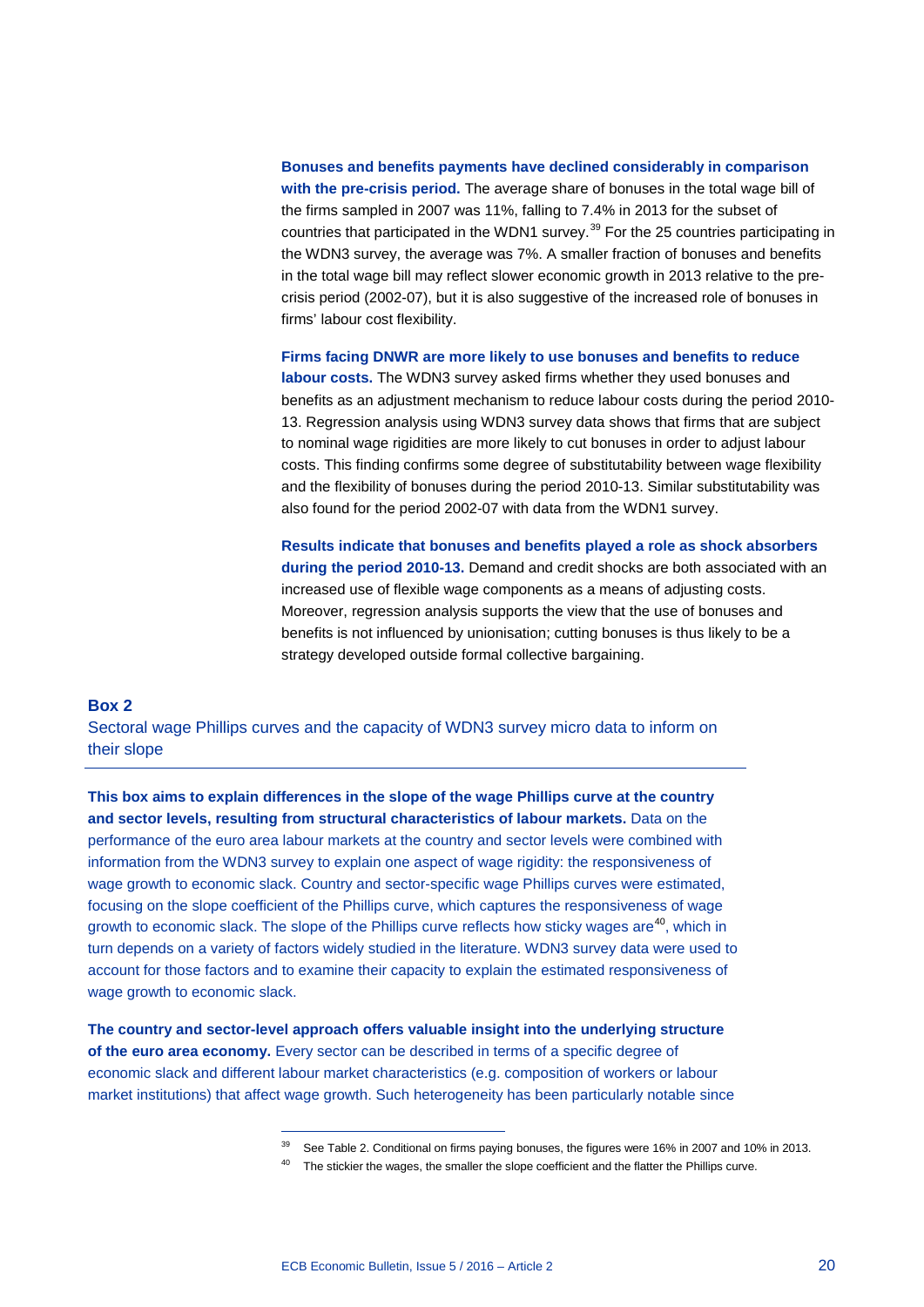the crisis, as not all sectors were affected in the same way.<sup>[41](#page-20-0)</sup> The heterogeneity could be captured by estimating the Phillips curve with sectoral rather than aggregate data and combining it with the information on firm and labour market characteristics from the WDN3 survey. It was then possible to assess how different characteristics of the labour markets across countries and sectors affected the responsiveness of wage growth to economic slack.

**The wage Phillips curve specification linked wage growth to a sectoral measure of economic slack**[42](#page-20-1)**, sectoral productivity growth and country-level inflation expectations.** The Phillips curve regressions were run for five sectors in each of the euro area countries (93 regressions in total). These sectors followed the same categorisation used in the WDN3 survey: (i) manufacturing, (ii) electricity, gas and water, (iii) construction, (iv) business services and trade<sup>[43](#page-20-2)</sup>, and (v) financial intermediation.

**The majority of the slope coefficient estimates from the country and sector-level wage Phillips curve regressions had the expected positive sign.** For the second part of the analysis using WDN3 survey data, however, staff only used slope coefficients from the Phillips curves where all estimated coefficients of the explanatory variables had signs in line with economic theory.<sup>[44](#page-20-3)</sup>

<span id="page-20-1"></span><span id="page-20-0"></span>**Several factors are described in the literature as having an impact on wage stickiness, which**  in turn affects the slope of the wage Phillips curve.<sup>[45](#page-20-4)</sup> These factors include a firm's size<sup>46</sup>, the proportion of highly skilled and white-collar employees in the firm<sup>47</sup>, the percentage of the firm's costs attributable to labour<sup>[48](#page-20-7)</sup>, the presence of alternative means of cost adjustment (bonuses, etc.)<sup>[49](#page-20-8)</sup>, the degree of indexation and frequency of wage adjustment<sup>50</sup>, and the use of wage cuts and freezes<sup>[51](#page-20-10)</sup>. All these factors could be proxied using answers from the WDN3 survey. The estimated slope coefficients were regressed on the WDN3 survey variables using a cross-sectional regression.

- $42$  The sectoral value-added growth gap, calculated as the growth rate of value added relative to its long-term moving average, is used as a measure of sectoral slack.
- <span id="page-20-2"></span>43 In the original WDN3 dataset, "business services" and "trade" are two separate sectors. Here, they are combined for consistency with the sectoral data available for the wage Phillips curve estimation.
- <span id="page-20-3"></span>44 A similar approach (using only "models with "correct" parameter signs") was used by the Deutsche Bundesbank in the article entitled "The Phillips curve as an instrument for analysing prices and forecasting inflation in Germany", *Monthly Report*, 2016, April, pp. 31-45.
- <span id="page-20-4"></span> $45$  For a related analysis on how institutional rigidities – such as labour and product market institutions and regulations – may reduce the responsiveness of euro area wages to unemployment, see Box 4 in the article entitled "Increasing resilience and long-term growth: the importance of sound institutions and economic structures for euro area countries and EMU" in this issue of the Economic Bulletin.
- <span id="page-20-5"></span><sup>46</sup> See Du Caju, P. et al., "Understanding sectoral differences in downward real wage rigidity: workforce composition, institutions, technology and competition", *Working Paper Series*, No 1006, ECB, February 2009, and Druant, M. et al., "Firms' price and wage adjustment in Europe: Survey evidence on nominal stickiness", *Labour Economics*, Vol. 19, Issue 5, October 2012, pp. 772-782.
- <span id="page-20-6"></span><sup>47</sup> See Messina, J. et al., "The incidence of nominal and real wage rigidity: an individual-based sectoral approach", *Working Paper Series*, No 1213, ECB, June 2010, and Druant, M. et al., ibid.
- <span id="page-20-8"></span><span id="page-20-7"></span><sup>48</sup> See Druant, M. et al., ibid.

- 49 See Messina, J. et al., ibid., and Druant, M. et al., ibid.
- <span id="page-20-9"></span><sup>50</sup> See the article entitled "The Phillips curve relationship in the euro area", *Monthly Bulletin*, ECB, July 2014.
- <span id="page-20-10"></span><sup>51</sup> See Babecký, J. et al., "Downward Nominal and Real Wage Rigidity: Survey Evidence from European Firms", *The Scandinavian Journal of Economics*, Vol. 112, Issue 4, December 2010, pp. 884-910, and Du Caju, P. et al., ibid.

<sup>41</sup> See "Euro area labour markets and the crisis", *Occasional Paper Series*, No 138, ECB, October 2012, and "Comparisons and contrasts of the impact of the crisis on euro area labour markets", *Occasional Paper Series*, No 159, ECB, February 2015.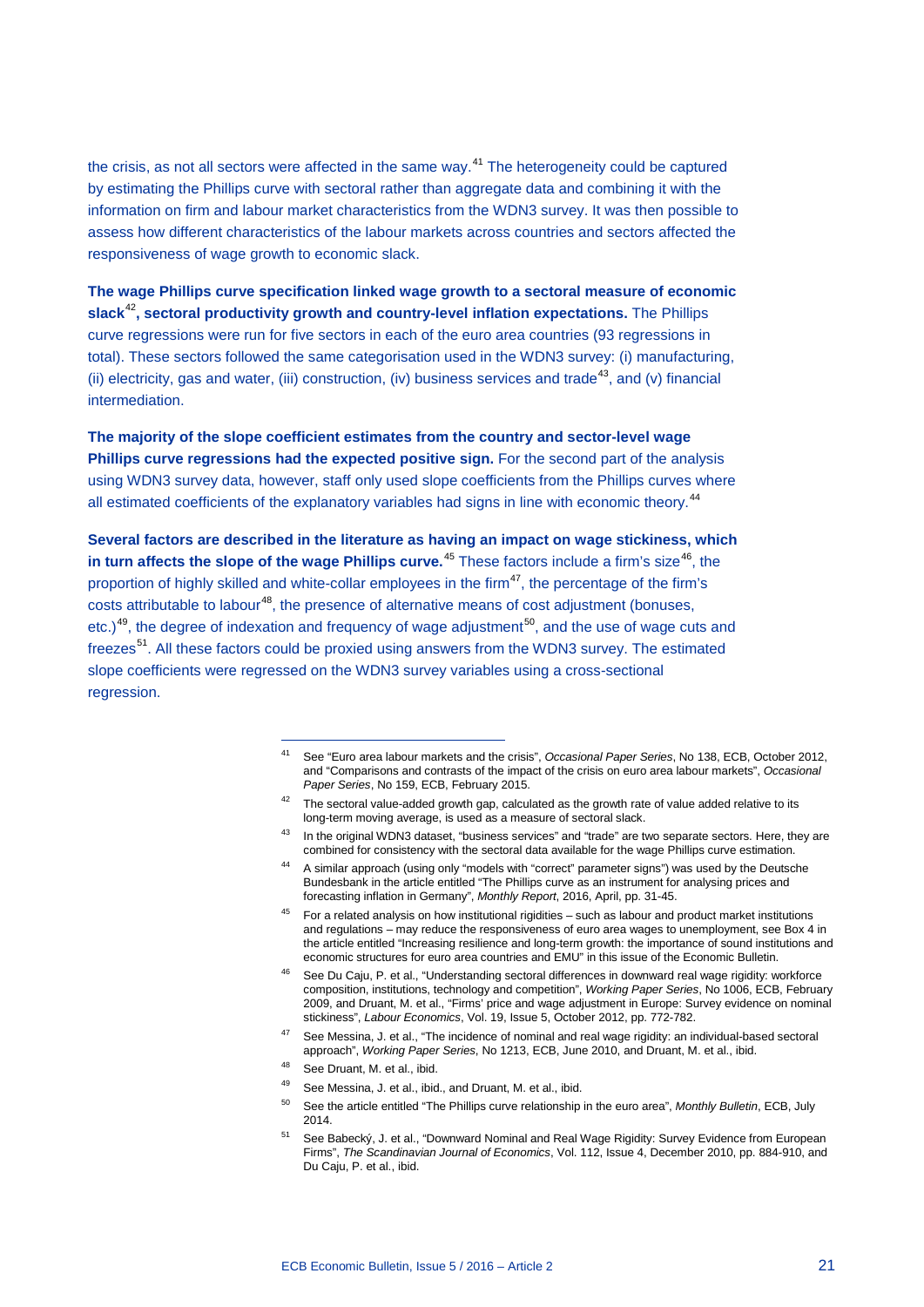#### <span id="page-21-0"></span>**Table**

Regression results: factors affecting the responsiveness of wage growth to economic slack

|                                       | <b>Responsiveness of</b><br>wage growth to<br>economic slack |
|---------------------------------------|--------------------------------------------------------------|
| Size                                  | $0.2413*$                                                    |
| Highly skilled                        | $-0.0174**$                                                  |
| White-collar                          | $-0.0042$                                                    |
| Labour-to-total cost ratio            | 0.0229                                                       |
| Bonuses-to-total wage bill ratio      | 0.0022                                                       |
| Indexation of base wages to inflation | $-0.7006*$                                                   |
| Frequency of base wage changes        | 0.0854                                                       |
| Use of wage freezes                   | $-0.0032$                                                    |
| Use of wage cuts                      | $0.0083**$                                                   |
| Constant                              | 1.7386                                                       |
| R <sub>2</sub>                        | 60.6                                                         |
| Source: WDN3 survey data              |                                                              |

Source: WDN3 survey data. Note: \* p-value <0.05, \*\* p-value <0.1.

**The firm size, the proportion of highly skilled employees and the proportion of employees affected by wage cuts all had a significant influence on the responsiveness of wage growth to economic slack and had signs in line with economic theory (see [Table\)](#page-21-0).** In particular, wage flexibility (and therefore the slope of the Phillips curve) was negatively related to the proportion of highly skilled employees owing to the high costs associated with their recruitment and training. This tends to limit wage cuts for such workers and thus decreases wage flexibility. There are several reasons why wages tend to be more flexible in large firms: (i) they are more likely to sign firm-level collective pay agreements that are usually regarded as more flexible than agreements signed outside the firm; (ii) they have more complex compensation structures; (iii) they often offer extra wage components

that contribute to wage flexibility; and (iv) they tend to have more dispersed wages. The reluctance of firms to cut wages is typically used to define downward nominal wage rigidity. In this sense, a higher proportion of employees actually affected by wage cuts points to lower wage rigidity.

**The effect of indexing base wages to inflation was difficult to interpret in the present case because the WDN3 survey did not specify whether wages were indexed to past inflation (in line with the common understanding of indexation) or to future inflation expectations**. Nevertheless, the negative sign of the coefficient on indexation could suggest that indexation, when operative, dominates wage setting irrespective of economic developments.

**While the coefficient estimates of the proportions of white-collar employees and employees affected by wage freezes, and of the share of bonuses in the firm's total wage bill, had signs that are in line with economic theory and the literature, they were insignificant.** It is therefore difficult to draw any conclusions about their impact on the slope of the Phillips curve. However, their insignificance could be a reflection of the limited sample size, which was dictated by data availability, and the fact that, while the wage Phillips curve was estimated over the period 1997- 2014, the cross-sectional regression could only be based on data from the WDN3 survey (i.e. the period 2010-13). This may explain, for example, the insignificance of the proportion of employees affected by wage freezes; the latter increased substantially during the crisis, but the Phillips curve estimated over the longer period may not have fully captured this change.

**Overall, the analysis in this box shows that the WDN3 survey data on firm and labour market characteristics can explain some of the variation in the responsiveness of wage growth to economic slack across sectors and countries.** Despite the limitations related to data availability and the construction of the sample, the analysis provides valuable information on which firm and labour market characteristics seem to matter for the responsiveness of wages to labour market conditions. These findings contribute to ECB staff's understanding of wage growth dynamics at the aggregate level, which is particularly important in the current period of muted wage growth.